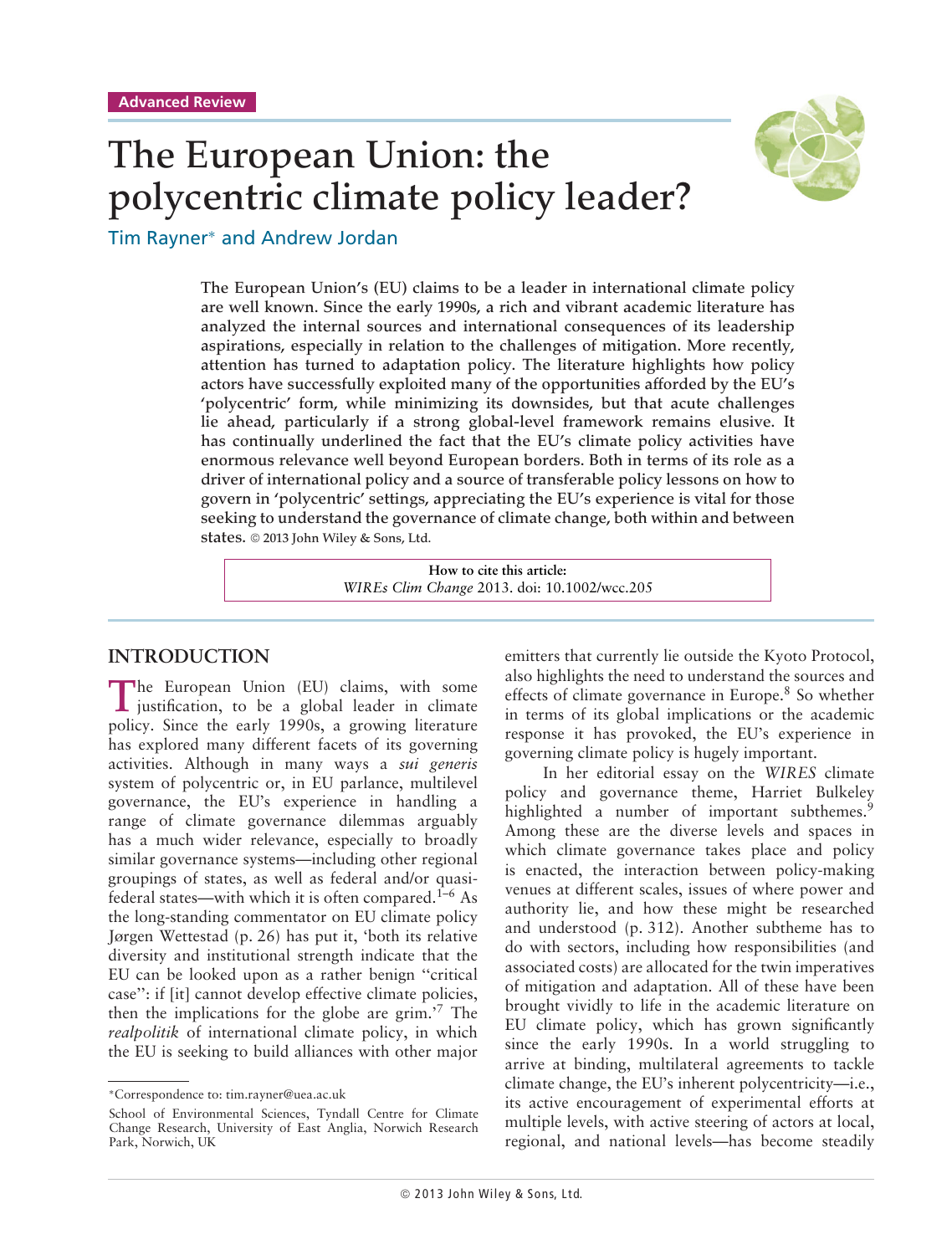more relevant and fascinating to scholars.<sup>10</sup> On the face of it, the EU has managed to deliver a great deal. It has handled burden sharing between industry and other sectors in novel ways, pioneered the use of emissions trading across borders,  $11,12$  and it is beginning to consider how responsibilities for reducing the EU's vulnerability to future climate impacts might be implemented.13,14

This article reviews the debates that have arisen around the governance of climate change since the EU first began to address the issue in the late 1970s, and how they have been reflected in the academic literature. It reflects on the current political context, and where both policy and academic research is heading in the future. While acknowledging the EU's significance as an international actor (especially after what looked like a revival in its ability to steer the international regime at the 2011 Durban UN climate conference), because of space constraints we mostly concentrate on its inner workings. We refer the reader to other summaries of its 'external' role in the international climate regime.<sup>15-22</sup> Although we have minimized references to theoretical debates over the dynamics of European integration that characterize much of the literature, we do assume a basic understanding of the main policy-making institutions and procedures of the EU; readers who lack this may want to consult one of the many relevant textbooks on the  $EU^{23}$  or its broader environmental policies.24

The main theme running through this article is the complex relationship between policy leadership and polycentricity. Generally speaking, the more levels of governance in a system, the more the opportunities for policy innovation. The possible drawback is that if each level opts for policies that conflict with one another, the policy system as a whole risks policy incoherence and/or complete gridlock. This article asks how successfully policy makers in the EU have been able to exploit the opportunities for policy leadership afforded by its polycentric form, while reducing the potential downsides, often characterized as 'decision traps'.25 It shows that the EU's ambitious (or 'leading') climate policies are both a product of its internal polycentric form and a potential source of lessons for similar governance systems seeking to govern climate change. But it also cautions against seeing polycentricity as an inherently 'good' thing or assuming that the more levels there are the better; indeed, it highlights how the continuing lack of a predictable framework at the higher (i.e., global) level may negatively affect the EU's future capacity to lead.

After a brief elaboration of the concept of polycentricity and its relevance to climate policy, this

article offers a short chronological overview of the key landmarks in the development of EU policy over the last three decades. Successive sections then explore how scholars have analyzed the constituent processes and outputs associated with these landmarks, and take stock of the emerging challenges currently facing both EU climate policy makers and scholars, highlighting potential future research opportunities. To some extent, the themes in the literature mirror the wellknown 'stages' of the policy process, moving from agenda setting to policy adoption, implementation, and evaluation. A concluding section offers further reflection on the relevance of the concept of polycentricity in EU climate policy as well as future research needs in this rich and highly dynamic area of scholarship.

## **CLIMATE POLICY LEADERSHIP IN POLYCENTRIC SYSTEMS**

Conventional collective-action theory predicts that in situations where actors are reluctant to undertake expensive measures because the benefits from doing so will be diffuse, an external authority is needed to determine appropriate actions to be taken, monitor behavior, and if necessary impose sanctions. In climate policy, this tends to equate to advocacy of a top-down, multilateral system in which states are assigned emission reduction targets and a timetable to achieve them, a position recently reiterated by Hare et al.<sup>26</sup> The concept of polycentricity essentially refers to circumstances where, rather than a single monocentric unit attempting to govern, multiple governing authorities are active at many different scales. According to Ostrom (Ref 10), the fact that multiple benefits (including, for example, increased energy security and employment opportunities) are generated at diverse scales from mitigation efforts, even in the absence of central direction, makes polycentricity a useful analytical approach for understanding climate change governance, and indeed informing the design of policies. She argues that although by no means perfect, polycentricity has considerable advantages in offering greater scope for experimentation by multiple actors, leading to mutual monitoring and learning. She further asserts that it leads to more equitable, effective, and sustainable outcomes. Whether these things actually appear in practice is, of course, an important empirical question.

Among the disadvantages of polycentricity that Ostrom recognizes are the possibilities that efforts by multiple governments and other organizations involved in reducing emissions may give rise to 'major leakages, inconsistent policies, inadequate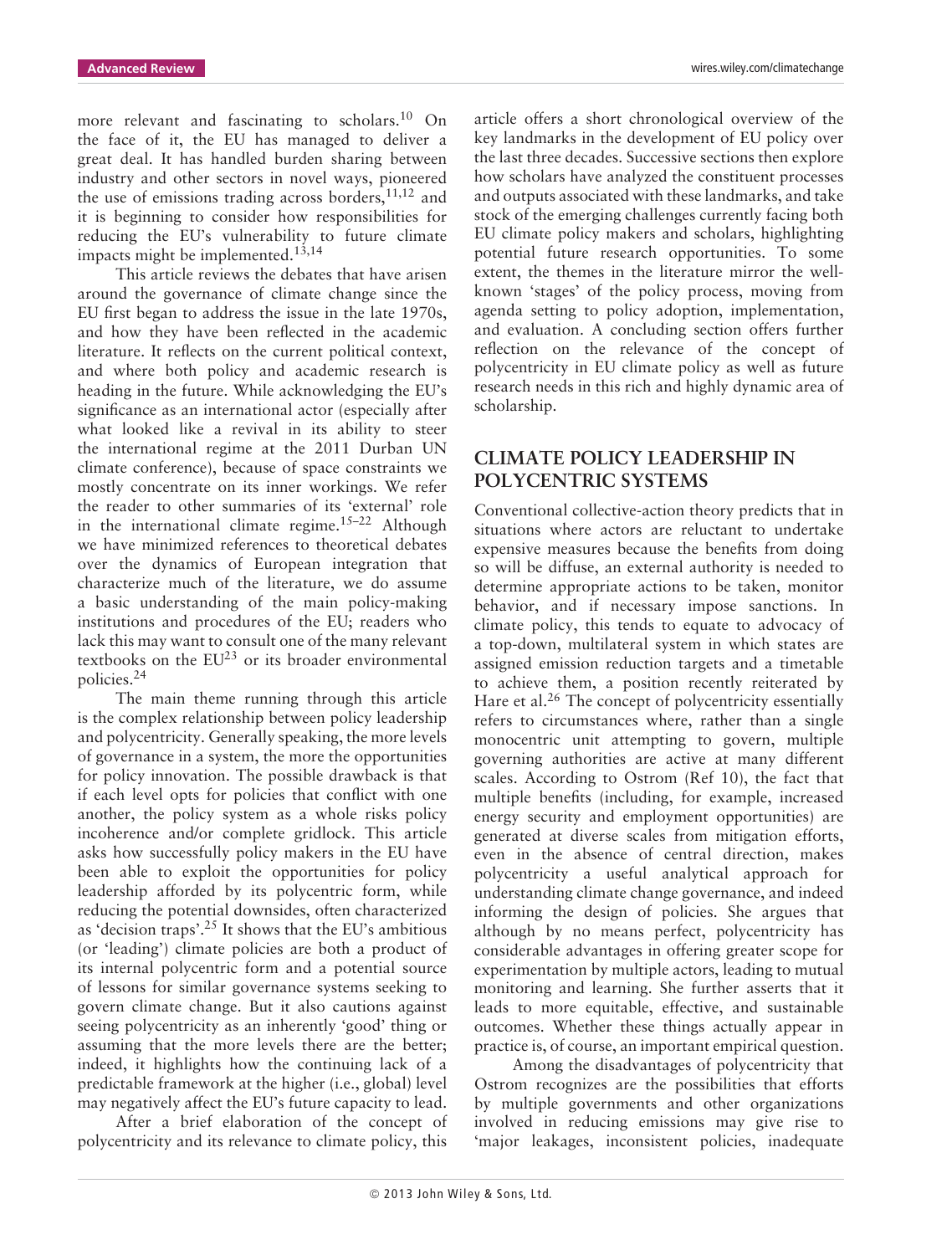certification, gaming the system, and free riding' (Ref 10, p. 551). The need for a degree of oversight from high-level actors is therefore clearly recognized: '[a]s larger units get involved, problems associated with non-contributors, local tyrants, and inappropriate discrimination can be addressed and major investments made in new scientific information and innovations'. At what point increased involvement from larger units would shift a polycentric system into a monocentric one is, however, debatable.

Monocentricity and polycentricity are best seen as points on a continuum. As in many other aspects of governance, a key issue is how best to combine the preferred features of both (in practice, the mix really does matter). In the EU, a polycentric system of governance has developed which mixes different elements in highly complex and unique ways (Ref 23). Thus, the Member States allow the European Commission the power to act as guardian of what are perceived to be Europe-wide interests by proposing legislation that, if adopted, is binding across all 27 countries. By doing so, situations in which conflicting national approaches threaten the free movement of goods across borders—the facilitation of which may be regarded as the EU's core mission—can be avoided. Once legislation is adopted, forms of free-riding, nonimplementation, or discrimination by Member States can be sanctioned by the European Court of Justice, and potentially enforced through fines. However, it is only if such proposals are jointly adopted by national governments (acting through a joint body known as the Council) and the European Parliament that EUwide legislation can come into effect. In some areas, such as energy and land-use planning, Member States have insisted on preserving a high degree of autonomy, or in the language of the EU, 'subsidiarity', and the Commission's competence to propose common policies is relatively limited.

# **THE EMERGENCE OF EU CLIMATE POLICY**

Despite its current reputation for leadership, it is important to note that the EU's policies on climate change have been over 30 years in the making. The situation has evolved from the late 1970s when climate science began to feature as a small aspect of research programs, to a position in 2013 when a wide range of economic and social activities in Member States are influenced, to varying degrees, by policy initiatives originating at EU level.<sup>27</sup>

Relevant policies and measures began to be put in place from the late 1980s, albeit that their primary motivations were often to do with securing environmental and energy policy objectives, rather than climate change mitigation benefits *per se*. While at this time most policies were developed and adopted at Member State level, in preparation for the 1992 Rio 'Earth Summit', the Commission launched what it called an integrated package of legislative proposals for the EU as a whole, covering energy efficiency, renewable energies, a monitoring mechanism for  $CO<sub>2</sub>$  emissions and a combined tax on the carbon/energy content of fuels. Through the new monitoring mechanism (Decision 93/389/EEC), all Member States were required to 'devise, publish, and implement national programmes' to manage their emissions. The renewable energy proposal (Decision 93/500/EEC) was adopted in 1993, but included more modest targets and more limited funding than had been hoped. The proposed carbon/energy tax—even in diluted form—proved far too radical for the majority of Member States,<sup>28</sup> especially as the European economy slipped further into recession, and was eventually withdrawn in 2002.<sup>29</sup>

Following the publication (in 1995) of the Intergovernmental Panel on Climate Change's Second Assessment Report, EU environment ministers resolved that global average temperatures 'should not exceed 2 degrees above pre-industrial levels' and that this target 'should guide global limitation and reduction efforts' (paras. 3 and  $6$ ).<sup>30</sup> While the origins of, and scientific rationale for this aim have been much debated,  $31$  the 2 degree target has proven to be enduringly important for the EU, as both a long-term policy guiding goal and a visible expression of its commitment to international leadership.

With the Kyoto Conference of the Parties to the UN Framework Convention on Climate Change looming, in 1997 the EU agreed a significant internal 'burden sharing' arrangement among its then 15 members, on the basis of which the Union as a whole advocated a 15% reduction by industrialized countries.32 This agreement allowed less developed Member States 'headroom' to grow and increase their emissions, while quite substantial reductions were made by the richer, more environmentally progressive member states. This development marked another significant landmark in the evolution of EU climate policy—even if subsequently the Kyoto Protocol required a lesser, 8% reduction on 1990 levels by 2012. The Kyoto Protocol's targets and timetables approach very much reflected the EU's traditional, regulatory approach to governing. The mid-1990s also saw discussions on how to tackle steadily rising emissions from road transport culminate in an EU strategy to reduce  $CO<sub>2</sub>$  from cars (COM (95) 689)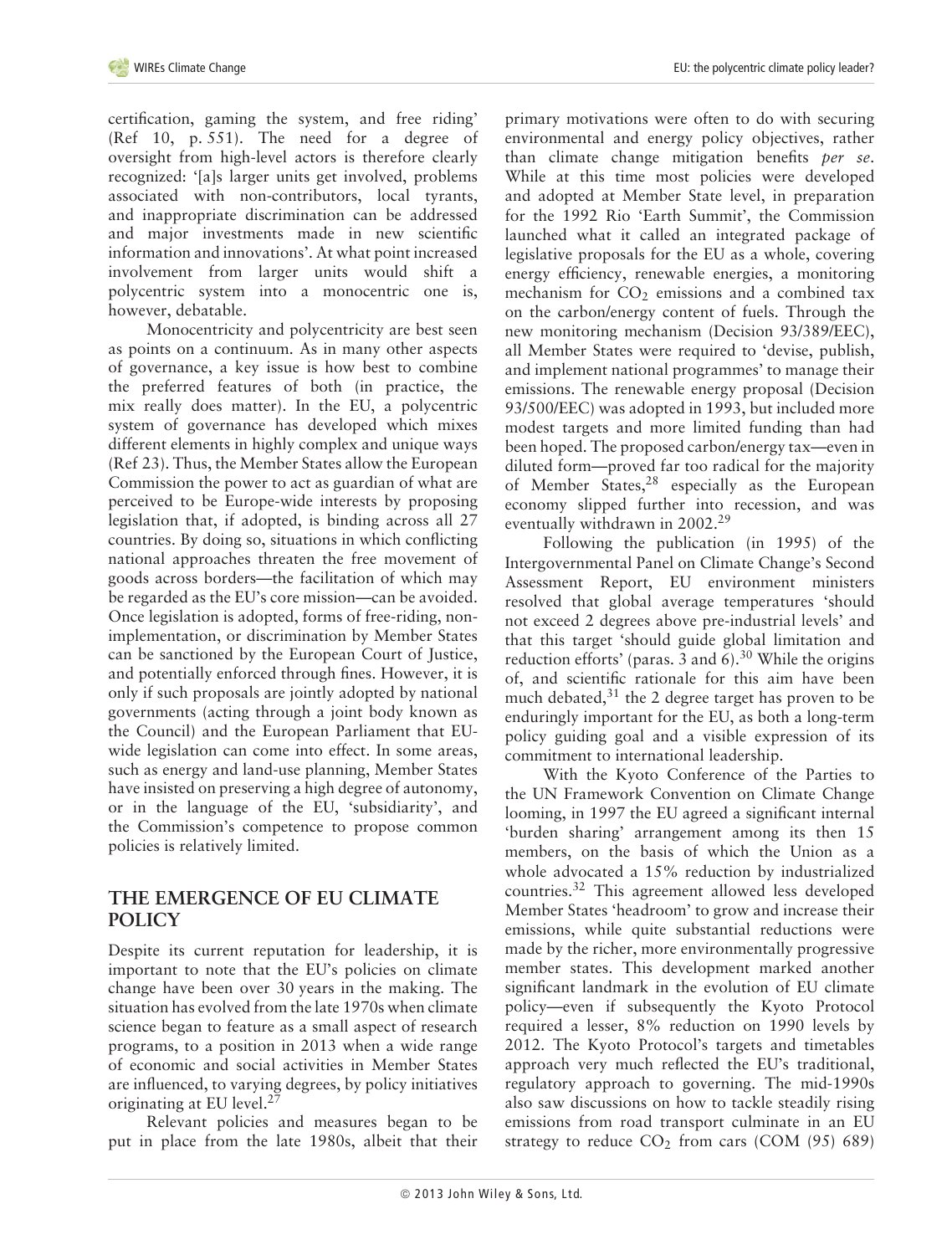and improve vehicle efficiency by 25% in 10 years. The centerpiece was a voluntary agreement between the Commission and vehicle manufacturers, signed in 1998 (Ref 29).

In order to ensure delivery of its Kyoto target, in March 2000 the Commission began to develop 'common and coordinated policies and measures', using a multistakeholder process known as the European Climate Change Programme. Member States acknowledged that without common policy measures, their own national efforts combined would not be sufficient. The major policy to emerge at this time was the EU emissions trading scheme (ETS), a system in which allowances to emit would be allocated and made tradable in a carbon market, in order to incentivise the most cost-effective forms of abatement (Refs 11 and 12). About 40% of the EU's total greenhouse gas emissions were covered by the system. Member States were given responsibility to produce national allocation plans, which set out the total cap for their domestic emissions and the more specific distribution among relevant installations. The Commission could reject plans deemed insufficiently ambitious in view of the EU's Kyoto commitment. The associated Directive was adopted in 2003; its first (pilot) phase commenced in 2005. Compared to the ill-fated carbon/energy tax proposal (see above), this constituted rapid progress.<sup>33</sup> This, and a series of other directives that followed, apparently signaled a trend toward deeper, faster, and smoother harmonization in the area of climate policy than had been possible in the 1990s.<sup>34,35</sup>

Looking to the situation after 2012, the Commission called for a range of new policies to support a 20% reduction in emissions by 2020 'to demonstrate international leadership', rising to 30% if other states agreed to make comparable effort.<sup>36</sup> Throughout 2008, a package of proposals of unprecedented scale and complexity was negotiated. Labeled *20, 20 by 2020—Europe's Climate Change Opportunity* (COM (2008) 30), it encompassed new legislation on emissions trading, renewable energy, vehicle emissions, and carbon capture and storage. $37$ Most of the reduction effort (21% by 2020 from a 2005 baseline) was to be delivered by a new phase of emissions trading, from 2013 to 2020, in a system where total emissions would be capped, and allowances allocated, centrally. This replacement of nationally-based allocation of allowances represented a major increase in the powers of the Commission, and promised a major boost to the instrument's effectiveness.<sup>38</sup> For the 'non-trading' sectors outside the ETS (e.g. transport, agriculture, and waste), together accounting for 60% of total EU greenhouse

gas emissions, reductions of 10% were to be achieved, with varying national targets set out in a new 'effort sharing' Decision (406/2009/EC)—the word 'burden' having been replaced by a more palatable term. A revised directive set a separate target and burden sharing arrangements for renewable energy, with failure to reach mandatory national targets incurring financial penalties. A new regulation on passenger car emissions replaced the poorly implemented voluntary agreement with manufacturers, suggesting a shift away from softer modes of governance toward the kind of hierarchical regulation that in the 1990s would have been deemed far too heavy-handed.

Around this time, however, the European economy was hit by an unexpected financial crisis, slipping into a recession that was deeply challenging for those advocating stronger climate policies. With governments prioritizing reductions of public sector debt burdens and the protection of jobs, 'ecologically modern' arguments that unilaterally adopting a 30% reduction target would ultimately improve the EU's global competitiveness gained little traction, even though the 20% reduction target will almost certainly be achieved comfortably. Even so, a target of 30% by 2020 falls well short of what many scientists suggest is required to give any realistic chance of holding mean global temperature increase below 2°C.<sup>39</sup> In recognition that even achieving this target would leave a range of climate impacts requiring some kind of response, a White Paper in 2009 marked the first formal involvement of the EU in adaptation policy, until then the preserve of national, regional, and local actors. The Commission undertook to integrate or 'mainstream' adaptation concerns in fields where it had policy competence and to facilitate increased national-level actions through funding research and knowledge exchange with a view to formulating a more comprehensive strategy (Ref 13) after 2013.<sup>40,41</sup>

## **EU CLIMATE POLICY: THE EVOLUTION OF A LITERATURE**

## **Policy Emergence: Opportunities and Constraints**

As noted above, this short overview highlights how a single point of steering in a polycentric system such as the EU can potentially deliver many opportunities to develop ambitious policies—but in certain conditions also throw up constraints. The early 1990s saw a number of attempts to account for the emergence of a common climate policy in such a setting. These were notable for the way in which they downplayed rational-choice, interest-oriented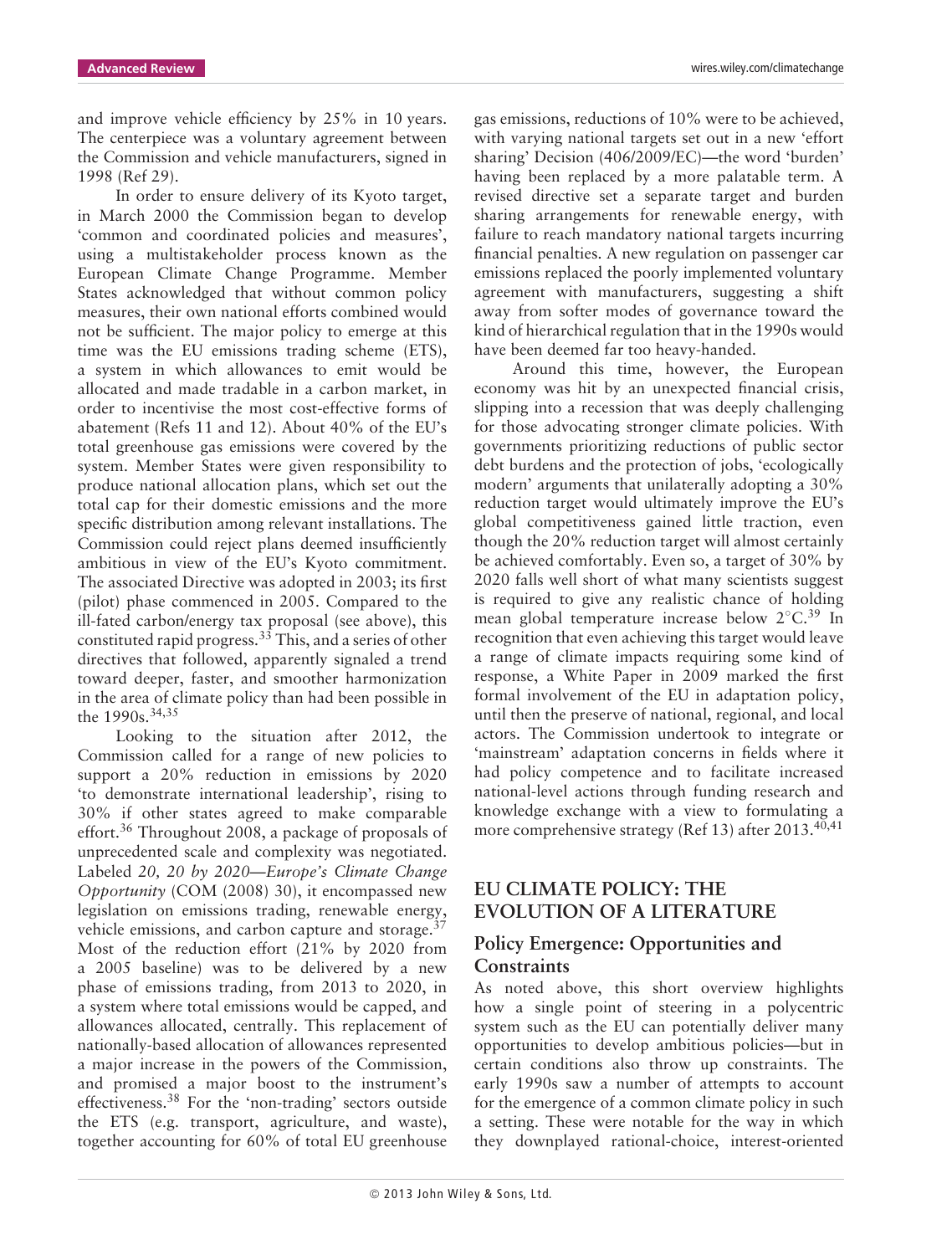explanations, highlighting instead the importance of learning and the social construction of problems and identities. Jachtenfuchs, for example, highlighted how 'frames' structured problem definitions and thus opened up or prevented new possibilities for action.42,43 Jachtenfuchs also emphasized that what the EU learned, in terms of its response to the climate challenge, was conditioned by how the issue was perceived in relation to the long-standing meta objective of closer European economic integration. Between 1988 and 1991, a major 'frame shift' occurred in the EU's environmental policy, away from seeing the economy and the environment as separate, toward a new 'sustainability frame' which integrated the two domains, and saw strong environmental regulation as potentially economically beneficial. For policy makers in the Commission, putting this 'sustainability frame' into practice by means of an EUwide carbon tax would promote the goal of European integration *and* give the Union a stronger global diplomatic identity. Fortuitously, the rise of interest in climate change coincided with a peaking in public concern and with a high degree of optimism regarding the wider integration project. As noted above, in practice things did not turn out this way.

While not denying them, these early interpretations tended to underplay the importance of a range of barriers and constraints on the ambition of EU climate action. But as it became clear that early enthusiasm for these new policy frames might not be enough to adopt ambitious legislation, that the issue might, in the words of one early analyst, be 'too hot to handle', <sup>44</sup> a number of explanatory factors were sought. These have recurred in later literature. Some commentators drew from traditional, political economy conceptions of the power of actors with vested interests in the continuation of carbon-intensive industries and ways of life.<sup>45</sup> Industrial lobbyists were seen to be far better financed than environmental groups, a situation which appears relatively unchanged.46 New literatures also highlighted relative lobbying skill of different sections of industry as a significant factor explaining the form taken by particular policy instruments, but especially emissions trading.<sup>47</sup>

Others highlighted the EU's lack of legal competence to act in key areas, namely energy and fiscal policy, where Member States insisted on high levels of subsidiarity.48 This would remain the case for as long as Member States controlled the pace and extent of European integration, always putting their interests first, as liberal-intergovernmental theory suggested they would. $49$  As a system of polycentric governance, the EU lacked a central core executive, able to impose agreement and drive climate policy forward. Instead, actors at a number of 'veto points' could either block adoption of a new proposal or, if it was passed, obstruct its full implementation. $50,51$ To this list, Dahl added the relative lack of financial resources available to EU-level climate policy makers, compared to agriculture or regional policy domains.<sup>52</sup> A further subtheme in the literature highlighted how ideologically, the EU has tended to prioritize competitiveness, the completion of the single market and economic liberalization, and that the pursuit of these policy objectives is not always conducive to climate policy goals.  $53,54$  Finally, more recent contributions have reflected on how far the expansion of the EU to incorporate newer and relatively poor Member States from Central and Eastern Europe has constrained the EU's ambitions, at least in some respects, after 2004.55–58

# **Policy Leaders and Distributed Leadership**

The question of who provides leadership in polycentric governance systems is a highly salient one. The EU's apparent ability to overcome various constraints and adopt such significant policy innovations as the burden/effort sharing agreements and the ETS rightly constitutes a significant theme in the literature. In light of these policy innovations, several authors have explored the concept of leadership, expressed both in terms of developments within the Union, and the EU's ability to influence negotiations over the global climate regime.<sup>59–61</sup> These aspects were acknowledged to be closely related, with some suggesting that the 'compliance pull' and incentives associated with the Kyoto Protocol increased the willingness of EU governments to implement innovative policy instruments of a kind that would not have diffused horizontally between states as easily as diffusion theory would lead us to expect.<sup>62,63</sup> It was important, therefore, always to view the 27 Member States as existing under the framework of EU policy making, which in turn is 'nested' in a much wider global regime.<sup>64</sup>

For Gupta and Grubb,<sup>59</sup> the concept of the EU's leadership can be divided into three types: 'directional', 'structural', and 'instrumental'. These could describe the actions of the EU as a bloc globally, or of those offering leadership within it. Directional leadership rests on unilateral action and the demonstration effect associated with it.<sup>65</sup> Structural leadership could be exercised by an actor able to take actions or deploy power resources that create incentives for others. Some have credited Germany in particular with structural leadership *within* the EU.<sup>66</sup> As a powerful economy, Germany is more able to 'upload' its regulatory preferences to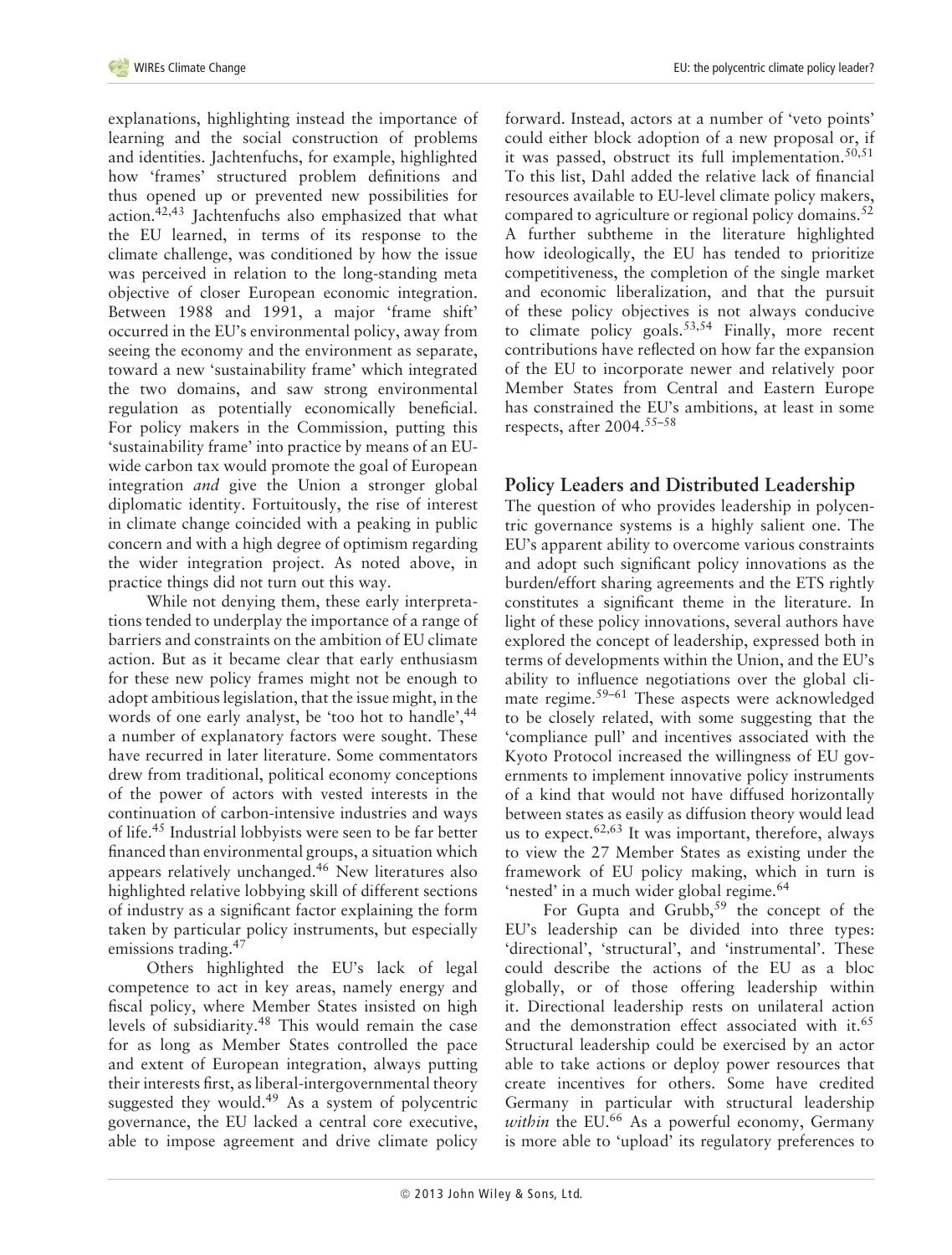the institutions of the EU, to ensure that its (in many cases) ambitious standards do not place its industry at a competitive disadvantage. Finally, instrumental leadership involves the linkage of issues and coalition building to arrive at agreements. This literature has a strongly normative flavor, offering recommendations as to how EU leadership can be enhanced. Later contributors added a further type, described variously as cognitive or ideas-based (Ref 60), more akin to the concept of policy entrepreneurship.

In terms of internal leadership, analysts used the concept of policy entrepreneurship to explain how the Commission in particular, but also certain Member States periodically taking their turn as Presidencies of the European Council, have overcome the institutional and interest-based barriers noted above, to reach agreement on policy innovations such as the ETS (Ref 33) and the burden sharing agreements (more on which below; Ref 32). As advocates of polycentricity would suggest, multiple benefits, in addition to emission reductions, were indeed emphasized to build a coalition in favor of such innovations. For example, improved energy security and employment prospects have been used effectively to promote the merits of renewable energy. $67,68$  For Skjaerseth and Wettestad, the concept of 'epistemic leadership' constitutes a subcategory within the broad category of entrepreneurial leadership. It captures how a small group of dedicated individuals working within the European Commission and sharing the same belief in emissions trading, built up independent expertise on how the instrument could be designed and mobilized support from state and non-state actors at various levels of decision making.<sup>69</sup> Skjaerseth and Wettestad draw the lesson that this type of leadership may be needed more generally to deal with a variety of other challenges characterized by high scientific uncertainty and social complexity in which learning is pertinent: '[s]earching, learning and innovation are emerging as standard features of negotiations rather than exceptions' (p. 312).

While some Member States were portrayed as 'pushers' or forerunners, and efforts made to outline and explain the strategies adopted by them, $70$  none was seen to 'push' consistently across all policy issues. Arguably, in climate policy no one EU institution has offered a consistent lead either (although the European Parliament is routinely acknowledged to be the 'greenest').<sup>71</sup> This finding presented analysts with something of a paradox. In one particularly significant contribution to the literature, Schreurs and Tiberghien suggested that the EU's capacity to innovate (in effect to offer directional leadership) derived from a phenomenon they dubbed 'competitive

multi-level reinforcement'.<sup>72</sup> Since the mid-1990s, actors operating at different levels of governance have become adept at 'passing the baton' (p.25) of leadership from one to another, in such a way that veto-points have not been as significant as might have been imagined. In this way, the EU's polycentricity—principally its open and pluralistic governance structure—was seen to be beneficial. Policy makers were, they argued, less troubled than they would be in a single national government by electoral concerns and the profile of climate change concerns in the issue attention cycle. A more nuanced and empirically complete picture was offered by Jordan et al.<sup>35</sup> who highlighted that policy development has not been nearly as linear and consistent as Schreurs and Tiberghien's account suggested, and how it has relied on a relatively small set of policy instrument types. Jordan et al. also question the longer term sustainability of the EU's endeavor to exert global leadership, a theme to which we return below.

## **Equity and Political Solidarity**

As we have noted, the more polycentric a governance system, the greater the likelihood that its component parts pursue different and possibly incoherent approaches. While these differences can in principle be a source of policy innovation (with leaders learning from laggards), it can also generate inequitable relationships, which over time may undermine political solidarity among the various component parts, and other policy incompatibilities which together undermine problem solving capacity (Ref 25). A number of scholars have highlighted the importance of the EU's concern for solidarity among its members, and with solutions perceived as broadly equitable, as one key aspect of its capacity to show leadership. From the earliest days of EU climate change policy, the 'asymmetrical interests' that the issue generates among Member States have been regularly identified as key obstacles to agreement on common policies (Ref 44). These include differences in: the likely impacts of climate change; economic development; predicted energy demand; capacity for fuel switching and energy saving potentials.<sup>73</sup> At the same time, it has also been observed that regardless of these asymmetries, when compared to most international regimes, the EU is well-equipped with governing capacities and trust among parties to develop common policy, for example, through regional infrastructure (in EU parlance 'cohesion') spending (Ref 44).

The 1997 burden sharing agreement allocated the EU's Kyoto target between Member States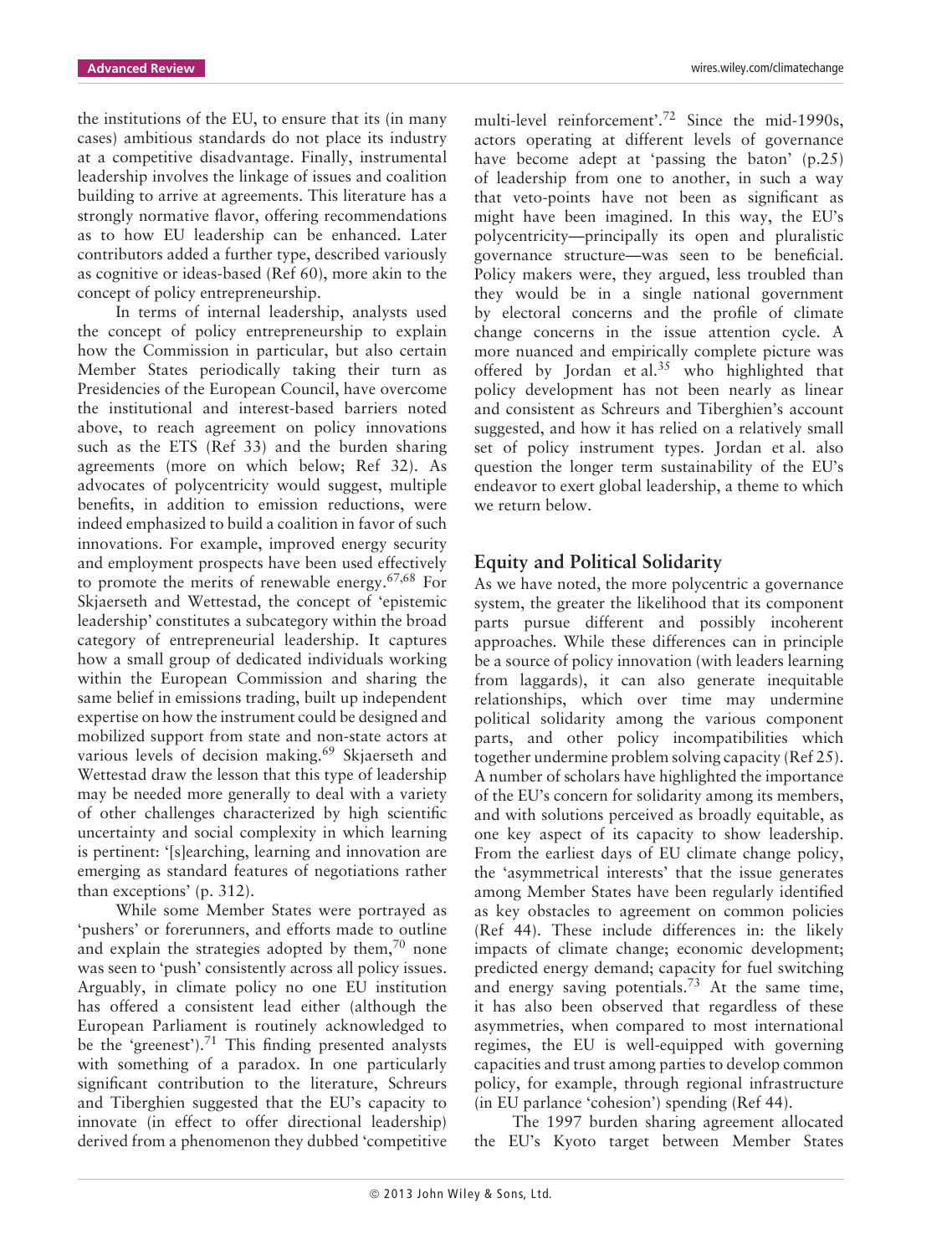on the basis of a so-called triptych approach.<sup>74,75</sup> Emissions were treated as arising from three sectors: power generation, energy-intensive industry, and a third sector covering all other activities including domestic, commercial, transport, and agriculture. A methodology was used to determine emissions allowances for the three sectors, which, when added together, gave the Member States' targets. Contrary to expectations that such differentiated agreements are highly unlikely in international treaty making among industrialized countries (Ref 32) and in EU climate policy making in particular,<sup>76</sup> an agreement was struck. Moreover, it appears to have been negotiated without recourse to Community financial instruments, whereby direct side-payments are made to poorer Member States. A number of analyses have attempted to establish how equity issues were addressed, and showed that, on average, less wealthy countries were assigned lower targets than the more wealthy.<sup>77,78</sup>

As part of its post-2012 drive, the EU has adopted a two-part 'effort sharing' strategy, using a formulaic approach mainly based on the principles of solidarity and capability. Boston and Stephenson<sup>2</sup> suggest that the simplicity, flexibility, and relatively equitable nature of the framework for determining effort sharing on emissions reductions and renewable energy growth are characteristics that have ensured broad political acceptance across the relatively diverse range of EU countries.

# **Policy Instruments: Different Mixes and Packages**

Once policy goals have been agreed, attention soon turns to the choice among the various instruments to achieve them, be they traditional, hierarchical direct regulation, market-based mechanisms, or more network-based approaches based on trust between  $\arccos$ <sup>79,80</sup> In polycentric governance systems, this choice can be especially productive of political conflict. Not surprisingly, how the range of instruments deployed to deliver climate policy goals has evolved, both at EU and national levels, has been a particularly dynamic area of scholarship. Some have sought to identify whether, given that national climate policies are discussed in and promoted by international institutions, convergence is evident in the instruments adopted. Analysis by Albrecht and Arts suggested that in most European countries, the explorative phase of climate policy evolved into the selection and further elaboration of a set of core measures (especially in the energy and transport sectors), implying a degree of convergence of policy outputs.<sup>81</sup>

However, patterns of instrument use have been shown to remain messy and in flux, presenting analytical challenges to which scholars have yet to adequately rise (Ref 79). Consequently, it is unclear whether or not polycentricty makes it relatively easier or harder to create effective policy instrument packages. Investigations of the extent to which 'new' environmental policy instruments are being deployed in general have begun to reach into the climate policy domain, as it is widely seen to be one of the more dynamic areas of EU environmental policy. A combination of actor preferences and institutional factors has been seen to underlie the limited use of voluntary agreements, struggles to use labeling schemes, and the continuing failure to agree ambitious eco-taxes (Ref 28). Innovation, in the sense defined by Benson and Jordan, $82,83$  has only really been detected with respect to emissions trading, but even here, the EU ETS exhibits a curious hybrid form, encompassing a strong element of regulation.<sup>84</sup> Otherwise, instruments tend to be layered on top of one another.

Ultimately, it is fair to say that the EU remains deeply wedded to fairly traditional forms of regulation. For sure, it has successfully 'imported' instruments first used outside Europe (emission trading was originally pioneered in the USA) and built on pre-existing instrument choices made at the Member State level (witness, for example, the various attempts to use voluntary agreements and informational devices), but *au fond* it remains a *regulatory state*—reminding us of well-known limitations on its ability creatively to select and deploy different combinations of policy instruments (Ref 80). So whereas the responsibility for governing climate policy targets, goals, and timetables does seem to be steadily accumulating at EU level, the power to choose and fine-tune policy instruments is not. For scholars of polycentric governance, this is a puzzling pattern.

# **Adapting to Climate Change**

Since around 2005, the perceived need to prepare for, and respond to, the impacts of climatic change has widened the scope of EU climate policy and opened up new avenues for research. It is now widely accepted that key sectors, including agriculture, forestry, water, coastal zone management, biodiversity, and health, will experience effects to which actors will have to adapt.<sup>85</sup> One question to attract scholarly attention has been why the EU has been so slow to develop common policy in the area—only producing a White Paper on adaptation in 2009—in comparison with its efforts on mitigation, and to pioneering action by a number of Member States. One obvious answer was that policy makers feared that taking adaptation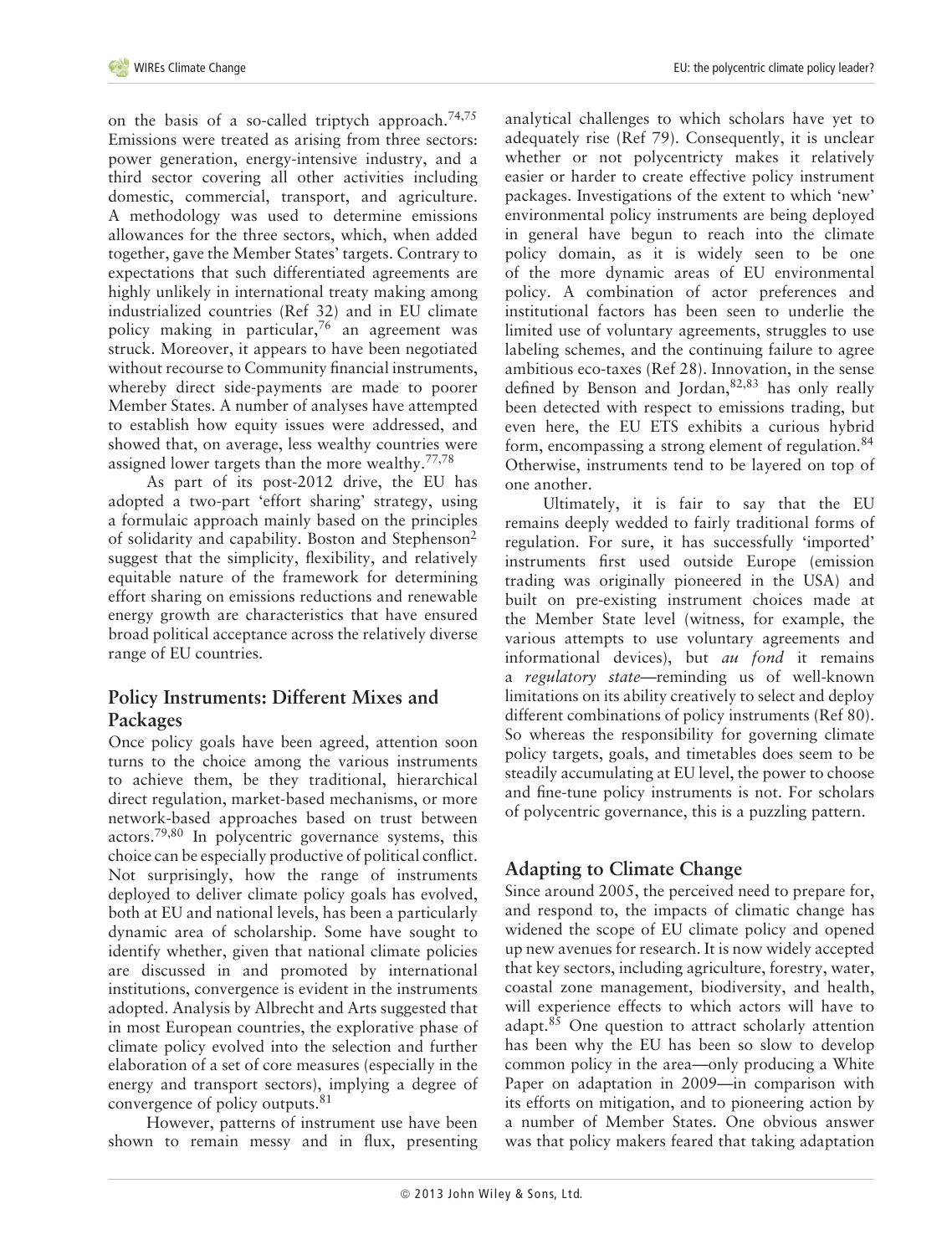more seriously could undermine the EU's leadership position on mitigation (Ref 13). Another was that the EU lacked sufficient competence to act in the critical area of land-use planning, where Member States guard their sovereignty particularly closely.<sup>86</sup> In the EU, the question of legal competence is, as we have noted, hugely important in terms of defining what is or is not possible. In this sense, the degree of polycentricity can be seen as somewhat greater in the adaptation domain, although whether or not greater harmonization is warranted remains unclear.

But other factors have also been seen to be at play. Emphasizing how problems are framed in relation to the institutional context in which solutions can be developed, Rayner and Jordan<sup>13</sup> suggest that in part the EU has acted more slowly because the whole issue of adaptation does not (at least for now) connect so clearly and directly to the standard rationales for EU action noted above, namely the development of an internal market in products and services. Moreover, when compared to mitigation, states are less reliant on one another to achieve policy results, and no global, hierarchical set of policy targets and timetables exerts a 'compliance pull' to galvanize a collective response.

With the national level being the most active site of policy innovation, comparative analyses of the content of national adaptation strategies have appeared which reveal who is doing what. $87-89$ Strategies have been shown to resemble one another quite closely in terms of topics, methods, and approaches, and to face similar institutional and implementational challenges, including multilevel governance and sectorized policy making. Such studies are in danger of being overtaken quite quickly by events, however, in such a rapidly evolving policy field. An emerging interest in the role of solidarity in adapting to climate impacts, and how far existing instruments provide for it, is also evident.  $90$ 

## **EMERGING THEMES AND DEBATES**

## **The Effectiveness of EU Policy**

According to Ostrom,  $13$  mutual monitoring, learning, and adjustment of policy as a result, are advantages normally associated with polycentric systems. The EU, however, is well known for its 'implementation gaps'—in terms of both the transposition and enforcement of legislation by national authorities, and whether the targets enshrined in policies are ultimately reached. These gaps of course are not unique to climate policy; they affect most other EU policy areas including the environment.<sup>91</sup> Nonetheless, with EU climate policies having been in place for a significant length of time, the scale of implementation gaps is emerging as a potentially very interesting area for research.

Some, such as contributors to the volume edited by Peeters and Deketelaere<sup>92</sup> frame implementation in strictly legal terms, and are thus interested less in the ultimate effectiveness of policy interventions. Others are now becoming more interested in the ultimate effectiveness of the EU's climate policies, i.e., what they deliver in terms of greater mitigation and adaptation. One criticism leveled at the literature on leadership has been that it neglected the question of how far the EU's efforts to lead by example were matched by policy-induced emission reductions obtained—or even undermined by their absence (Ref 59). Surprisingly, it was not until an analysis by Kerr, criticizing claims by politicians from developed countries that their policies were causing emissions reduction as largely unsubstantiated, that the issue of effectiveness really began to receive more focused attention.<sup>93</sup> European policy makers, Kerr suggested, could present themselves as leaders, safe in the knowledge that their emission reductions targets would be met largely as the fortuitous by-product of 'non-climate' policy developments and economic restructuring, most notably the UK's 'dash for gas' in the energy sector and the collapse of many heavy industries in the former East Germany. In this sense, the EU could be regarded as succumbing to one of the dangers of polycentrism identified by Ostrom, that of free-riding by some actors on the efforts of others.

More recently, researchers have developed this insight by examining the nature and extent of policy evaluation practices, finding a highly variable picture.94,95 Lack of monitoring and evaluation has proven to be far less of an issue in the ETS; the significance of this instrument to the EU's ability to deliver its Kyoto commitment has meant that it is more closely monitored by policy makers and also evaluated for its mitigation performance by pressure groups and academic researchers.<sup>96,97</sup>

It is also important to recognize how the outcomes of EU environmental governance generally are significantly affected by policy interactions which render any assessment of the effectiveness of individual instruments deeply problematic.<sup>98</sup> Glachant et al.'s study of the implementation of EU environmental directives found the impact of policy interactions on outcomes to be pervasive.<sup>99</sup> Interactions occurred with pre-existing but more ambitious domestic policies covering the same environmental problem, other environmental policies emerging at the national, EU or international level, as well as non-environmental policies such as energy market liberalization. This being the case, the implementation of an EU Directive must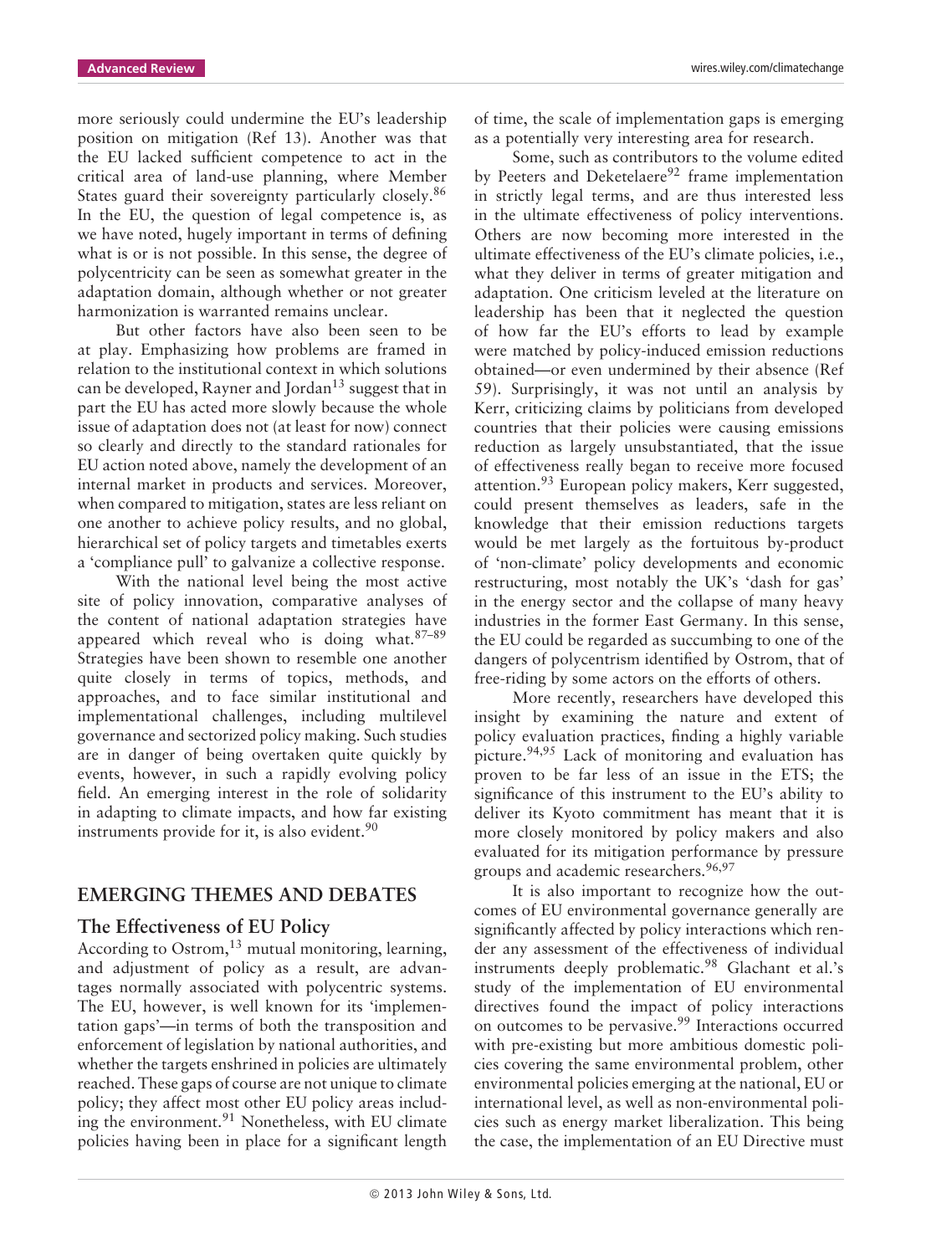be seen as part of a 'complex patchwork of dynamic interactions across a multi-level and multi-centred policy system' (pp. 243–244). An interesting coalescing of research on policy instruments and effectiveness is thus apparent.

As the EU comes under increased pressure to demonstrate the effectiveness of its mitigation efforts, more interest is likely to be paid to the practices of policy evaluation. The revision of the monitoring mechanism that was first introduced in 1993 provides researchers with new opportunities to focus on this under-researched area. Ostrom's suggestion that polycentricity leads to mutual monitoring and learning (in this case about the most effective means of reducing emissions) presupposes the existence of broadly consistent ways of measuring effectiveness, and of evaluating costs and benefits of policies and measures. Arguably, although the EU's 'monitoring mechanism' requires a minimum level of information to be collected and shared, a lack of prioritization and investment in relevant infrastructure, and lack of consistency in monitoring and evaluation practices, 100 has meant that the potential benefits of polycentricity have not yet been fully realized. This is an area that merits much greater research, given that innovative policies may not necessarily be 'better' policies.

# **Mitigating and Adapting: A Meta-coordination Challenge?**

In the post-Kyoto era, the EU faces critical decisions regarding both mitigation and adaptation. Regarding mitigation, it must decide whether and how far to increase its level of ambition, given the potential for emissions to 'leak' due to the relocation of industry to less strictly regulated jurisdictions. But even a 30% target falls short of what many scientists suggest is required to give any realistic chance of holding mean global temperature increase below 2◦ C. This means that consciously or not, the EU's political leaders are accepting a future in which the world has to adapt to increases significantly in excess of 2◦ C, the target to which the Union is, at least officially, still committed. In addition to its mitigation efforts, the EU must therefore also confront more explicitly the issue of how to ensure effective adaptive action in preparation for climate impacts on European territory, and elsewhere, potentially at the more severe end of projections.<sup>101</sup>

Globally, the challenges are considerable. With the failure to advance international climate targets at Copenhagen in late 2009, the prospect of up to 4◦ C mean warming by 2100 (and potentially rather sooner) arguably means that it may not be enough simply to 'climate-proof' business as usual; instead, a

more 'transformative' adaptation, engendering a more fundamental questioning of existing development models and how they may work to exacerbate vulnerabilities, may be required.102 At EU level, how far decision makers in the most powerful sectors will be willing to see a correspondingly radical overhaul of policy, particularly in relation to spending (where the 'mainstreaming' agenda requires less support for 'maladaptive' or carbon-intensive investments and more for mitigation and adaptation actions) remains a moot point at the time of writing, and thus another potentially highly fruitful area for future research.<sup>103</sup>

The imperative of responding to climate change requires efforts across a range of policy sectors whose core objectives are not necessarily related. The literature on the challenges of climate policy integration in the EU remains relatively small.<sup>104</sup> However, the EU's past experience of how challenging it can be to shift well-established sectoral objectives and practices in the interests of environmental policy integration has already been subject to a great deal of academic scrutiny, with salutary findings.<sup>105</sup> Begun optimistically in 1998, by late 2002, the production of new sectoral strategies and/or the updation of existing ones under something known as the 'Cardiff Process', had effectively ceased, overshadowed by a new focus on social and economic reform. The EU's drive for environmental policy integration was handicapped by a lack of high-level political leadership, and by its reliance on a relatively small number of fairly weak coordination instruments. Sectoral strategies tended to accumulate in a rather incremental manner, not well harmonized with one another, a problem exacerbated by the deeply sectorized nature of EU policy making. Advocates of climate policy mainstreaming would do well to draw hard lessons from this experience.

Thus, at the time of writing, policy makers are becoming more and more preoccupied by the overall coherence of policy portfolios and instrument mixes in what has become a steadily more cluttered area of policy development. Within the mitigation domain, as Ostrom has noted, one of the disadvantages of polycentricity is the potential inconsistency between policies. At the time of writing, the perceived need to complement the ETS with flanking policies that can boost—rather than undermine—its effectiveness is high on the political agenda.<sup>106</sup> Somewhat surprisingly, issues such as these have not attracted much academic attention, other than from economists with an interest in policy interactions.<sup>107-110</sup> As one of these has pointed out, the introduction of the ETS in the first place implied the need for quite fundamental reviews of Member State climate programs, only a short period after their introduction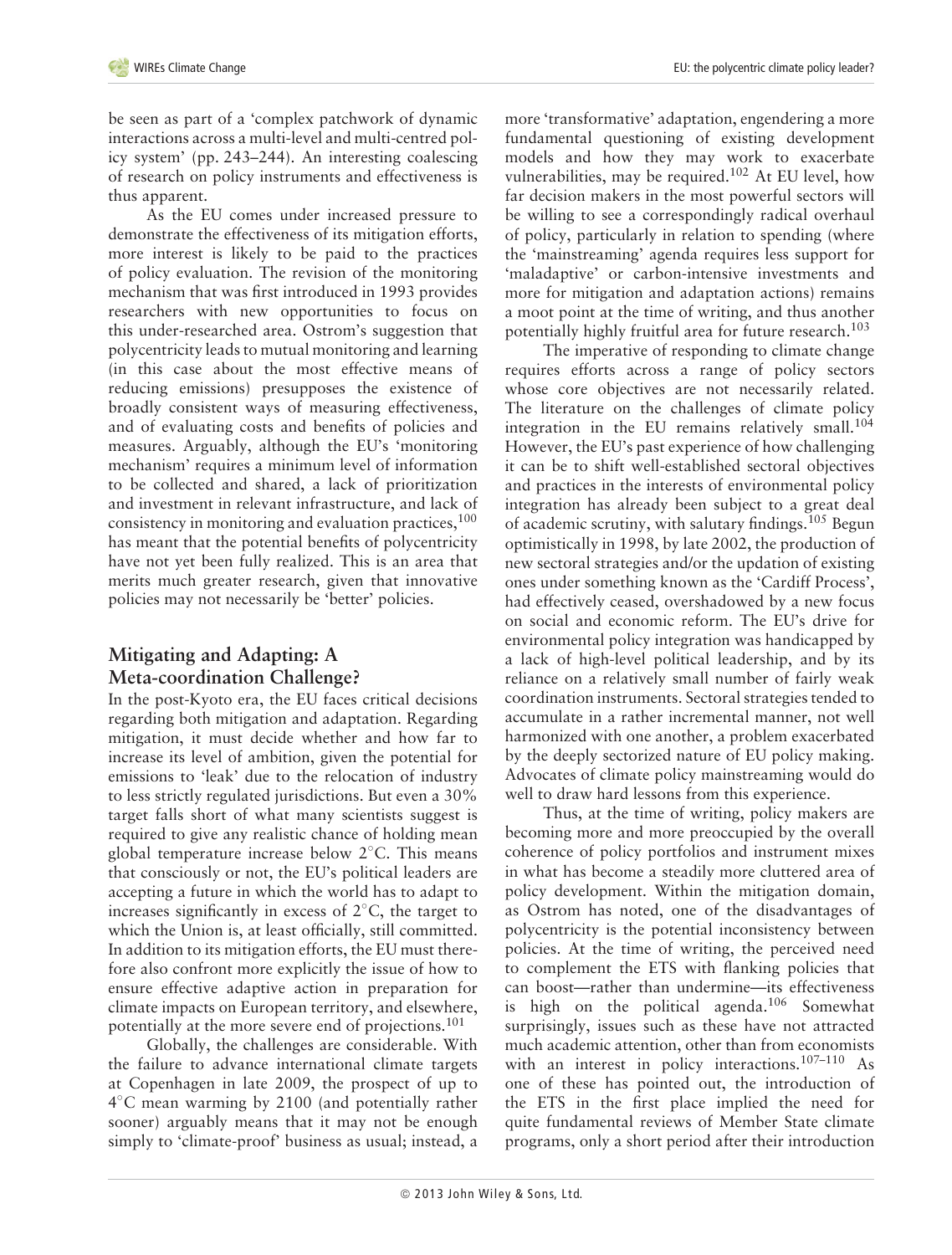and regardless of whether existing policies were working.111 Continuation of existing instruments, or the introduction of new ones, becomes problematic because a cap and trade system such as ETS guarantees the attainment of a particular emission target. Hence, any instruments which directly or indirectly interact with the ETS will contribute nothing further to overall emission reductions as they will simply 'free-up' allowances for purchase and use.

The underlying concern for greater coherence is increasingly one that is common to the mitigation and adaptation domains. As the perceived need to address both becomes more pressing, sectors are becoming less distinct in terms of which are expected to contribute to mitigation goals (and to what extent) and which to adaptation. Whether current institutional arrangements within the Commission and Member States are able to respond adequately to this complexity is again a moot point—and thus an area where academic research could find challenging new questions, and answers of potentially great policy relevance. Apart from sectoral, or horizontal issues of coherence and policy integration to consider, there are also vertical considerations, across governance scales, as originally pointed out by Urwin and Jordan,  $112$ and later by Biesbroek et al. $113$  Mitigation policies set at higher scales could exacerbate vulnerabilities or impede adaptation at local level. One such danger arises from the requirement on Member States to meet targets for biofuels, if water-intensive biocrop production takes place in water-scarce or biodiversityrich areas. These challenges imply a change in the focus of scholarship toward greater attention to how the EU operates not only *within* the mitigation domain but also *across* the adaptation and mitigation domains.

### **The Political Legitimacy of Policy**

Amid all the discussion of targets and instruments, it is vital to remember that no system of governance—let alone a relatively young, polycentric one with inchoate democratic foundations—can possibly hope to endure unless it is seen to be legitimate by its citizens. The EU began life as 'an elitist project', supported by an implicit and often quite passive acceptance among national publics that deeper European integration was an inherently 'good thing' (Ref 24). In recent years, the EU's mitigation policies have benefitted as much as other policy areas from the permissive consensus in favor of deeper and deeper European integration. Indeed, the relationship has been two way: in a political world short of 'Europe-wide policy discourses',<sup>114</sup> climate change presented the EU with a golden opportunity to demonstrate its political relevance by generating more and more policy outputs. In the case of very salient issues such as climate change, for example, 'better opportunities for output legitimacy are hard to imagine<sup>5</sup>.<sup>115</sup>

As has so often been the case in the EU, politicians have relied strongly on generating policy *outputs* to secure the EU's legitimacy, and rather neglected the *input* side of politics: public participation, deliberation, and open contestation. It is striking that many of the key decisions on issues such as burden sharing and standards for traded products were made in highly technocratic fora such as the EU's labyrinthine 'comitology' committees. However, the permissive consensus has been badly dented in recent years by a series of referendum defeats, declining turnouts in European elections, the crisis in the Euro-zone and rise of anti-EU parties in several Member States. This trend risks producing something altogether different: a 'constraining dissensus' in relation to all new EUwide initiatives.<sup>116</sup> In a polycentric setting, the EU institutions are by definition relatively isolated from everyday political discourse at the national level; much of their time is devoted to dealing with special interest groups that mobilize at EU level to secure selective benefits. It is they that shape and dominate political agendas, not citizens, national parliaments or, for that matter, national political leaders.

More and more, scholars are starting to ask where this leaves not just climate policy but all policies after the EU's 'near death' experiences in the early 2010s. As the impacts of climate change become more pronounced and the financial cost of mitigation and adaptation stack up, the politics of governing show every sign of becoming *more*, not less difficult. If, for example, the EU moves from 20% to a 30% target and then, as envisaged, onto something like an 80% reduction by 2050, will European citizens be as ready to accept 'Brussels' intruding into their everyday choices? Will national politicians be as willing to pool parliamentary sovereignty on such strategically important issues as energy supply in the EU? These are likely to emerge as important questions for future research. Either way, Member State governments may find that they have to work a lot harder to carry their citizens with them. How well they do so could have important implications not only for the EU's climate policies but also, given the EU's leading position, long-term global action.

## **CONCLUSION**

To return to the central theme of this article, climate policy actors in Europe appear on the whole to have successfully exploited many of the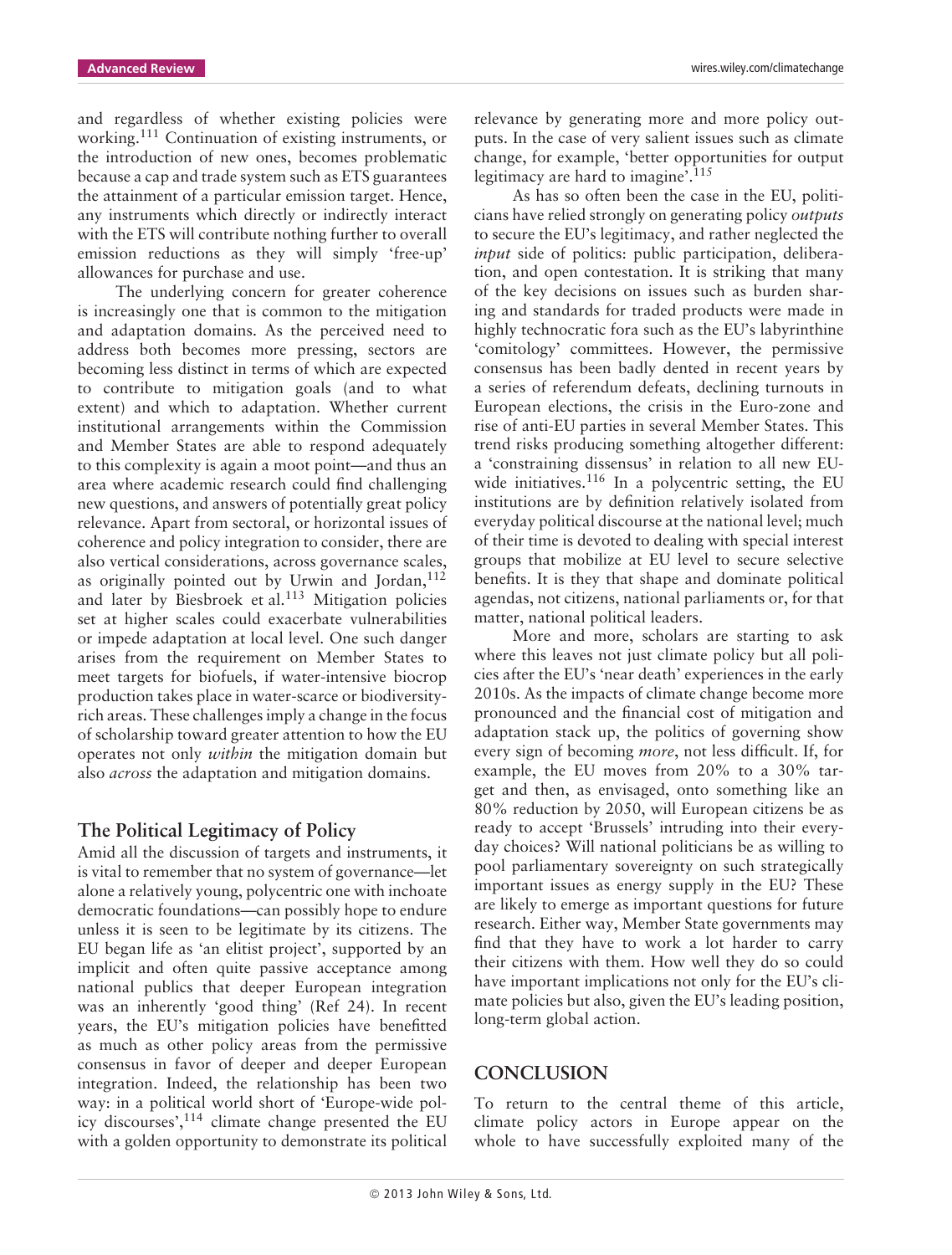opportunities afforded by the EU's polycentric form, while minimizing many of its downsides. Lessons may be drawn from this for policy making in similar contexts (Refs 82 and 83). The way in which policy makers have identified the negative aspects and taken effective steps to deal with them (and in doing so been regarded as an important example to follow) is most evident in the history of the ETS, an instrument which embodied a conscious element of 'learning by doing'. Here, in order to minimize the problems of gaming and free-riding identified by Ostrom (Ref 10), Member State participants proved willing to countenance a greater degree of central control. Member States have also (more or less!) willingly agreed to differentiated burden (or effort) sharing targets that, while undoubtedly sources of tension, are regarded as broadly simple, fair, and transparent (Ref 2). That Member States were willing to accept these developments was arguably related to the prevailing global context, in which the Kyoto targets provided a strong disciplinary effect, or compliance pull (Ref 62), although Wettested (Ref 38) suggests that there were other drivers too.

To the extent that the EU's ability to make progress on emission reduction was due to the pressure deriving from international, treaty-based commitments, the emergence of a more bottom up, 'pledge and review' type of global regime may be a cause for concern. Thus, while a broadly polycentric system without strong central leadership has served the EU well *internally*, at a global level an analogous system may not provide a strong and predictable enough framework to spur radical emission reductions in Europe.

Moreover, while Ostrom was right to note how the multiple benefits to be gained from climate policy at different levels can be exploited in more polycentric settings, in order to reach the levels of emission reduction that many scientists suggests is necessary to stand even a 50% chance of limiting warming to 2˚ C, a far more aggressive set of policies appears necessary. To date, there has been an undeniable element of 'free-riding' on gratis emission reductions accumulated in the 1990s, unrelated to climate policy (Refs 93 and 108). To achieve greater reductions, the EU cannot continue to rely on a mixture of serendipidy and policies which display obvious co-benefits. How well its polycentricity will serve the EU in this era is an open question. Some, such as Skjaerseth and Wettestad, suggest that the entrepreneurial leadership role played by the European Commission in the ETS process is increasingly needed for further development of EU climate (and environmental) policy. They also suggest that this type of leadership can be best exercised by international secretariats more generally who, owing to their perceived independence, may help creatively to facilitate common solutions when parties are locked into intense negotiation battles (Ref 68). As we have noted, however, much will depend on whether governments and their publics regard such a role as legitimate. Meanwhile, adaptation policy has been characterized by markedly different dynamics, in which the highlighting of co-benefits may well be an appropriate strategy to encourage future action. Here the EU is moving gradually toward a system in which local, regional, and national efforts are monitored and reported in a way that allows lessons to be drawn, and where funding allocated from the centre is assessed to some degree in terms of its contribution to the EU's resilience against climate impacts.

In future, the literature suggests that greater attention will be directed to how the EU seeks to manage governance challenges both *within* and *across* the adaptation and mitigation 'domains'. One of the most vibrant areas of new research concerns the underlying explanation for the uneven pattern of instrument use (noted above), leading to curious and sometimes rather perverse interactions between instruments. Unfortunately, there is no comprehensive 'theory of EU policy' instruments (or even of policy instruments more generally) that academics and policy makers can turn to. Indeed, there is not even a unanimously accepted typology of the main instruments. Instead of seeking to develop and test a specific theory of instrument choices in the EU or engaging in yet more debate about definitions, some scholars have turned to more general theories of the policy process. Jordan et al. $28$  use several of these and find that none is sufficient but all have something to offer. Hence, the EU's ongoing struggle to govern by multiple instruments would seem to be an ideal context in which scholars of policy instruments *and* the EU can engage in mutually beneficial theory development and testing activities.

To conclude, this article has shown that the evolution of climate policy in the EU has attracted a huge amount of comment from academics working both in and well outside Europe. Arguably, the literature has evolved since the 1980s from a position where analysts attempted wide-ranging investigations across the broad sweep of EU climate policy, through a period when, as policy became more common and more differentiated, research became more specialized, concentrating on particular instruments (such as the ETS) or particular governance challenges (such as how allocate to allocate regulatory costs between different sectors and regions). We are now back in a period when scholarship is undergoing a degree of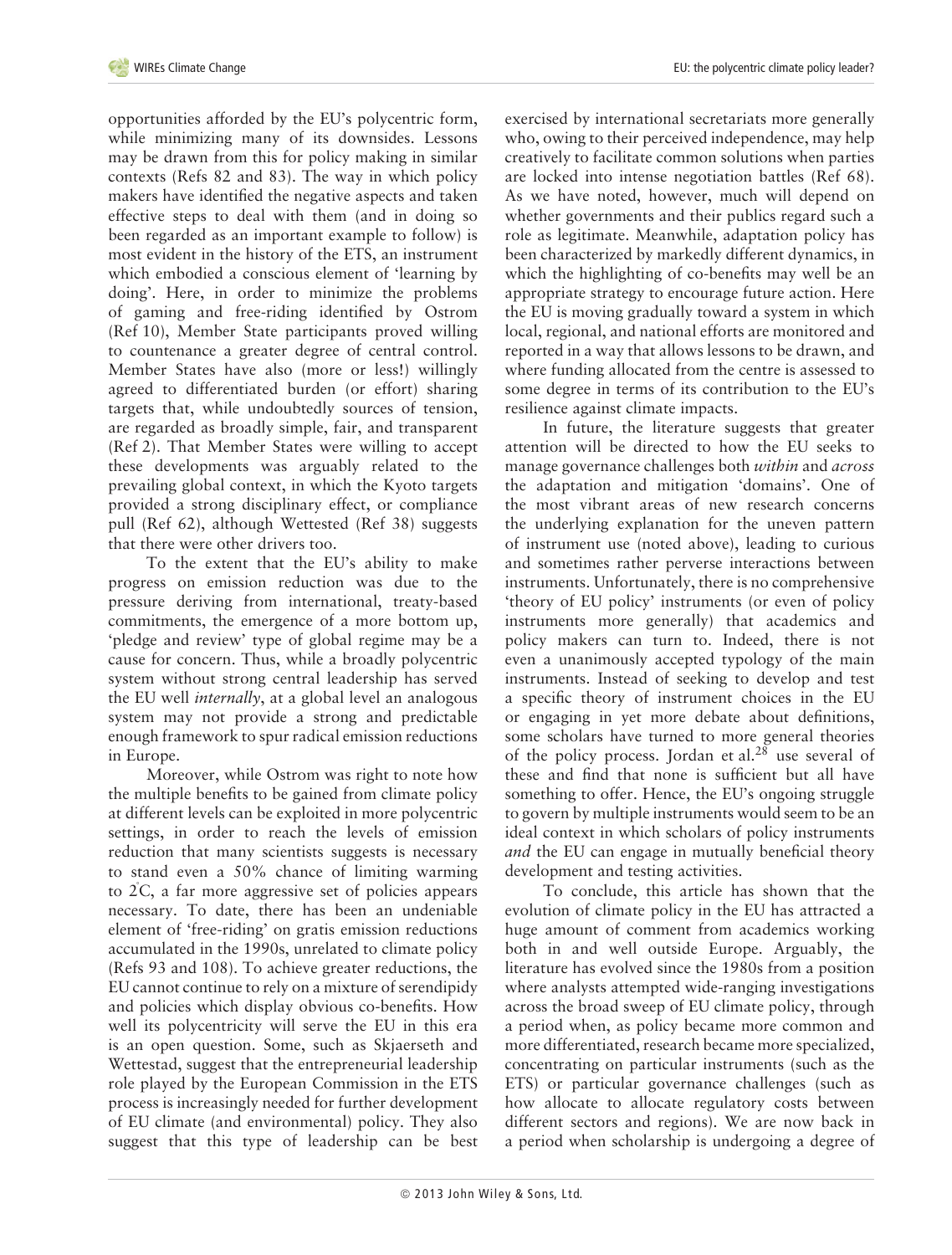consolidation and synthesis, and broad overviews are again being attempted (Refs 34, 35, 37, 61)—arguably reflecting the increasing maturity of the EU's climate policy portfolio. Old debates about who or what is steering EU action—is it the Member States or the EU institutions?—have been reinvigorated, but clear-cut answers remain elusive (Ref 38).

Some things are clear, however. First of all, EU climate policy has definitely *not* evolved in the same functionally driven manner as environmental policy; states have been far too unwilling to cede control over their tax, energy, and foreign policy powers to EU institutions. Nevertheless, EU climate

policy has developed well beyond the lowest common denominator of state preferences. But states remain an enduringly important focus of research; even in a young and relatively open system of polycentric governance, evidently some actors and levels remain more important than others. Second, EU climate policy is here to stay, supported as it is by a whole host of 'policy takers' with an active stake in its continuation,  $117,118$  including clean energy companies and environmentalists. This outcome, while seemingly self-evident today, was certainly not preordained, and indicates just how far EU climate policy has evolved in the last 40 years.

#### **ACKNOWLEDGMENTS**

The authors kindly acknowledge the financial support of the European Commission through the ADAM (contract GOCE-018476) and RESPONSES (grant agreement 2440982) projects, and the Leverhulme Trust (FOO 204 AR). We are also grateful to two anonymous referees for their suggestions.

#### **REFERENCES**

- 1. Krämer L. The EU—a regional model? In: Winter G, ed. *Multilevel Governance of Global Environmental Change: Perspectives from Science, Sociology and the Law.* Universität Bremen; 2006, 333–357.
- 2. Stephenson P, Boston J. Climate change, equity and the relevance of European 'effort-sharing' for global mitigation efforts. *Clim Policy* 2011, 10:3–16.
- 3. Wagner J. The climate change policy of the European Union. In: Fermann G, ed. *International Politics of Climate Change.* Oslo: Scandinavian University Press; 1997, 297–340.
- 4. Wynne B. Implementation of greenhouse gas emissions reduction in the EC. *Glob Environ Change* 1993, 3:101–128.
- 5. Schreurs M, Selin H, VanDeveer S. Conflict and cooperation in transatlantic climate policies: Different stories at different levels. In: Schreurs M, Selin H, VanDeveer S, eds. *Transatlantic Environment and Energy Policies*. Farnham: Ashgate; 2009, 165–185.
- 6. Kelemen RD. Regulatory federalism: EU environmental regulation in comparative perspective. *J Public Policy* 2000, 20:133–167.
- 7. Wettestad J. The complicated development of EU climate policy. In: Grubb M, Gupta J, eds. *Climate Change and European Leadership*. Dordrecht: Kluwer Academic Publishers; 2000, 25–45.
- 8. Harris PG, ed. *Europe and Global Climate Change.* Cheltenham: Edward Elgar; 2007.
- 9. Bulkeley H. Climate policy and governance: an editorial essay. *Wiley Interdiscip Rev Clim Change* 2010, 1:311–313.
- 10. Ostrom E. Polycentric systems for coping with collective action and global environmental change. *Glob Environ Change* 2010, 20:550–557.
- 11. Bailey I. The European Union emissions trading scheme. *Wiley Interdiscip Rev: Clim Change* 2010, 1:144–153.
- 12. Skjærseth JB, Wettestad J. *EU Emissions Trading: Initiation, Decision-making and Implementation.* Aldershot: Ashgate; 2010.
- 13. Rayner T, Jordan A. Adapting to a changing climate: an emerging European Union policy? In: Jordan AJ, Huitema D, van Asselt H, Rayner T, Berkhout F, eds. *Climate Change Policy in the European Union: Confronting the Dilemmas of Mitigation and Adaptation?* Cambridge: Cambridge University Press; 2010, 145–166.
- 14. Aakre S, Rübbelke D. Adaptation to climate change in the European Union: efficiency versus equity considerations. *Environ Policy Govern* 2010, 20:159–179.
- 15. Van Schaik L, Schunz S. Explaining EU activism and impact in global climate politics: is the union a norm- or interest-driven actor? *J Common Market Stud* 2012, 50:169–186.
- 16. Van Schaik L. The sustainability of the EU's model for climate diplomacy. In: Oberthür S, Pallemaerts M, eds. *The New Climate Policies of the European Union*. Brussels: VUB Press; 2010, 251–280.
- 17. Afionis S. The European Union as a negotiator in the international climate change regime.*Int Environ Agree* 2011, 11:341–360.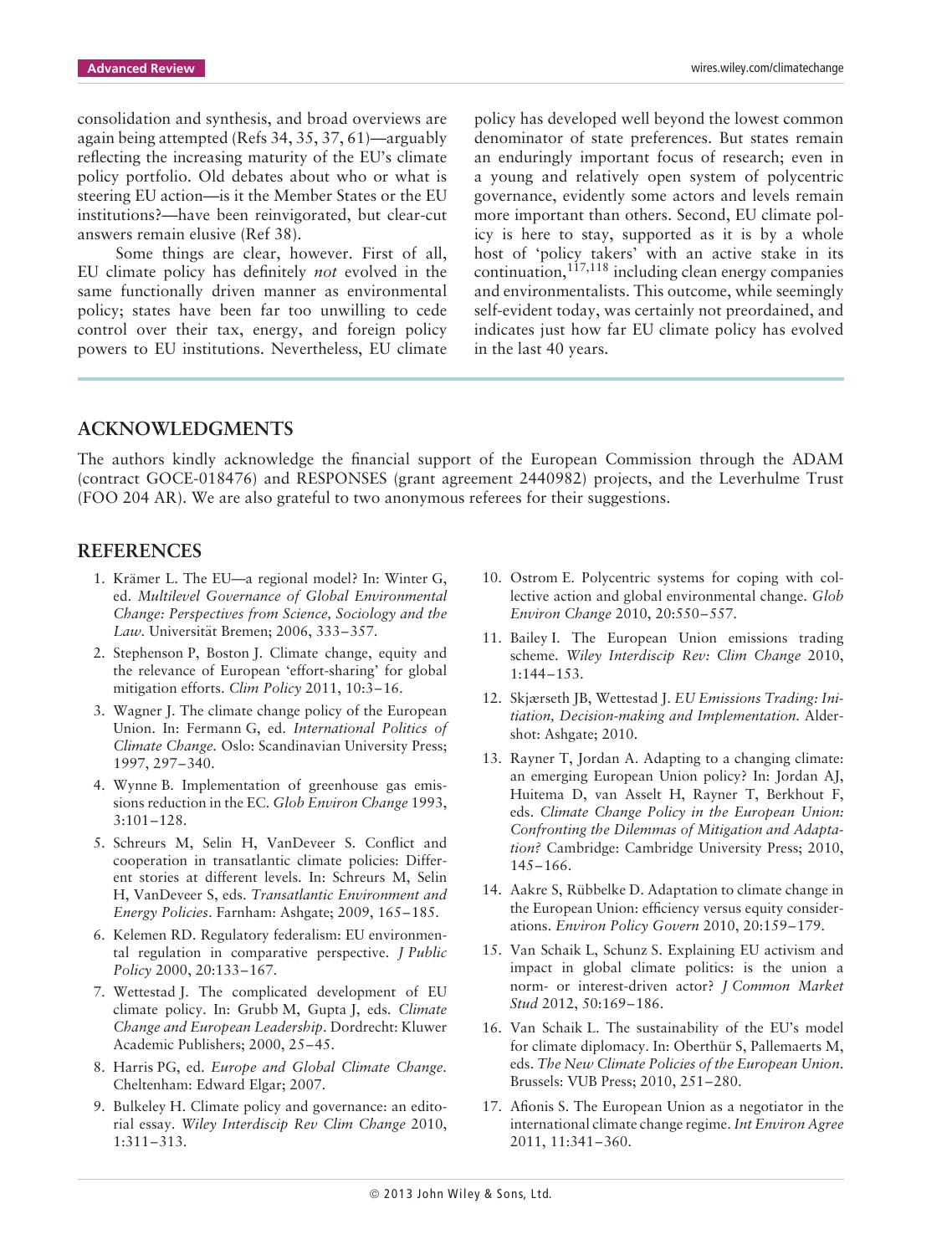- 18. Vogler J. The European Union as a global environmental policy actor: climate change. In: Wurzel RKW, Connelly J, eds. *The European Union as a Leader in International Climate Change Politics.* London: Routledge; 2010.
- 19. Oberthür S, Kelly CR. EU Leadership in international climate policy: achievements and challenges. *Int Spect* 2008, 43:35–50.
- 20. Lacasta NS, Dessai S, Powroslo E. Consensus among many voices: articulating the European Union position on climate change. *Golden Gate Univ Law Rev* 2002, 32:351–414.
- 21. Bretherton C, Vogler J. *The European Union as a Global Actor.* London: Routledge; 2006.
- 22. Sbragia A, Damro C. The changing role of the European Union in international environmental politics: Institution building and the politics of climate change. *Environ Plan C* 1999, 17:53–68.
- 23. Wallace H, Pollack M, Young A, eds. *Policy-Making in the European Union.* 6th ed. Oxford: Oxford University Press; 2010.
- 24. Jordan A, Adelle C, eds. *Environmental Policy in the European Union: Contexts, Actors and Policy Dynamics.* 3rd ed. London: Earthscan; 2012.
- 25. Falkner G, ed. *The EU's Decision Traps: Comparing Policies.* Oxford: Oxford University Press; 2011.
- 26. Hare W, Stockwell C, Flachsland C, Oberthür S. The architecture of the global climate regime: a top-down perspective. *Climate Policy* 2010, 10:600–614.
- 27. Jordan A., Rayner T. The evolution of climate policy in the European Union: an historical overview. In: Jordan AJ, Huitema D, van Asselt H, Rayner T, Berkhout F, eds. *Climate Change Policy in the European Union: Confronting the Dilemmas of Mitigation and Adaptation?* Cambridge: Cambridge University Press; 2010, 52–80.
- 28. Zito A. Integrating the environment into the EU: the history of the controversial carbon tax. In: Jordan A, ed. *Environmental Policy in the European Union.* London: Earthscan; 2002, 241–255.
- 29. Jordan AJ, Benson D, Wurzel R, Zito AR. Environmental policy: governing by multiple policy instruments? In: Richardson JJ, ed. *Constructing a Policy State? Policy Dynamics in the EU.* Oxford: Oxford University Press; 2012, 104–124.
- 30. Environment Council. *Conclusions of the 1939th Environment Council Meeting, 25–26 June*. Brussels: Council of Ministers; 1996,
- 31. Tol R. Europe's long-term policy goal: a critical evaluation. *Energy Policy* 2007, 35:424–423.
- 32. Ringius L. Differentiation, leaders, and fairness: negotiating climate commitments in the European Community. *Int Negot* 1999, 4:133–166.
- 33. Wettestad J. The making of the 2003 EU emissions trading directive: an ultra quick process due

to entrepreneurial proficiency? *Global Environ Polit* 2005, 5:1–23.

- 34. Jordan AJ, Huitema D, van Asselt H, Rayner T, Berkhout F, eds. *Climate Change Policy in the European Union: Confronting the Dilemmas of Mitigation and Adaptation?* Cambridge: Cambridge University Press; 2010.
- 35. Jordan AJ, van Asselt H, Berkhout F, Huitema D, Rayner T. Understanding the paradoxes of multi-level governing. Climate change policy in the European Union. *Global Environ Politics* 2012, 12:41–64.
- 36. European Commission. *Limiting Global Climate Change to 2 Degrees Celsius—The Way Ahead for 2020 and Beyond.* Brussels: European Commission; 2007,
- 37. Oberthür S, Pallemaerts M, eds. The New Climate *Policies of the European Union*. Brussels: VUB Press; 2010.
- 38. Wettestad J. European climate policy: toward centralized governance? *Rev Policy Res* 2009, 26:311–328.
- 39. IPCC (Intergovernmental Panel on Climate Change). *Climate Change 2007: Impacts, Adaptation and Vulnerability.* Cambridge: Cambridge University Press; 2007
- 40. Ellison D. Addressing adaptation in the EU policy framework. In: Keskitalo ECH, ed. *Developing Adaptation Policy and Practice in Europe: Multi-level Governance of Climate Change.* Dordrecht: Springer Science+Business Media B.V.; 2010, 39–96.
- 41. Isoard S. Perspectives on adaptation to climate change in Europe. In: Ford JD, Berrang Ford L, eds. *Climate Change Adaptation in Developed Nations.* Dordrecht: Springer; 2010, 51–68.
- 42. Jachtenfuchs M, Huber M. Institutional learning in the European Community: the response to the greenhouse effect. In: Liefferink D, Lowe PD, Mol APJ, eds. *European Integration and Environmental Policy.* Chichester: John Wiley and Sons; 1993, 36–58.
- 43. Jachtenfuchs M. *International Policy Making as Learning Process? The European Union and the Greenhouse Effect.* Aldershot: Avebury; 1996.
- 44. Skjærseth JB. The climate policy of the EC: too hot to handle? *J Common Market Stud* 1994, 32:25–45.
- 45. Grant W. Business: the elephant in the room? In: Wurzel RKW, Connelly J, eds. *The European Union as a Leader in International Climate Change Politics.* London: Routledge; 2010, 197–213.
- 46. Gullberg AT. Rational lobbying and EU climate policy. *Int Environ Agree* 2008, 8:161–178.
- 47. Wettestad J. EU energy-intensive industries and emission trading: losers becoming winners? *Environ Policy Govern* 2009, 19:309–320.
- 48. Collier U. The European Union's climate change policy: limiting emissions or limiting powers? *J Eur Public Policy* 1996, 3:122–38.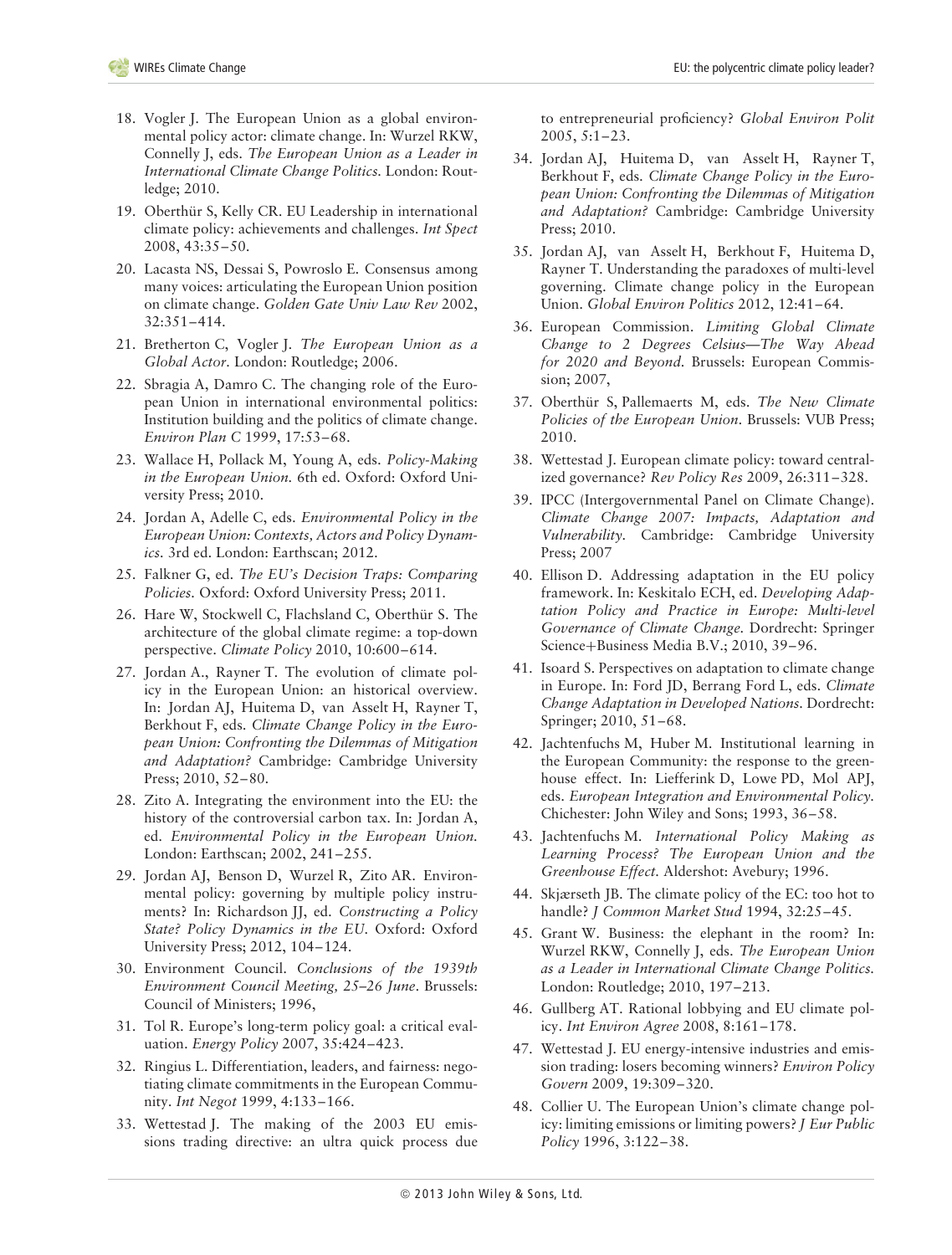- 49. Moravcsik A. Preferences and power in the European community: a liberal intergovernmentalist approach. *J Common Market Stud* 1993, 31:473–524.
- 50. Weale A. Environmental rules and rule-making in the European Union. *J Eur Public Policy* 1996, 3:594–611.
- 51. Zito A. *Creating Environmental Policy in the European Union.* Basingstoke: Macmillan; 2000.
- 52. Dahl A. Competence and subsidiarity: legal basis and political realities. In: Gupta J, Grubb M, eds. *Climate Change and European Leadership: A Sustainable Role for Europe?* Dordrecht: Kluwer Academic Press; 2000, 203–220.
- 53. Collier U. *Deregulation in the European Union: Environmental Perspectives.* London: Routledge; 1998.
- 54. Collier U. *Energy and Environment in the European Union: The Challenge of Integration.* Aldershot: Avebury; 1994.
- 55. Damro C, McKenzie D. The European Union and the politics of multi-level climate governance. In: Compston H, Bailey I, eds. *Turning Down the Heat: The Politics of Climate Policy in Affluent Democracies.* Basingstoke: Palgrave Macmillan; 2008, 65–84.
- 56. Wurzel RKW. Environmental policy: EU actors, leader and laggard states. In: Hayward J., ed. *Leaderless in Europe.* Oxford: Oxford University Press; 2008, 66–88.
- 57. Skjærseth JB, Wettestad J. Is EU enlargement bad for environmental policy? Confronting gloomy expectations with evidence. *Int Environ Agree* 2007, 7:263–280.
- 58. Jankowska K. Poland's climate change policy struggle. In: Wurzel RKW, Connelly J, eds. *The European Union as a Leader in International Climate Change Politics.* London: Routledge; 2010, 163–178.
- 59. Gupta J, Grubb M, eds. *Climate Change and European Leadership: A Sustainable Role for Europe?* Amsterdam: Elsevier; 2000.
- 60. Parker C, Karlsson C. Climate change and the European Union's leadership moment: an inconvenient truth? *J Common Market Stud* 2010, 48:923–943.
- 61. Wurzel RKW, Connelly J, eds. *The European Union as a Leader in International Climate Change Politics.* London: Routledge; 2010.
- 62. Oberthür S, Tanzler D. Climate policy in the EU. In: Harris PG, ed. *Europe and Global Climate Change.* Cheltenham: Edward Elgar; 2007, 255–278.
- 63. Tews K, Busch PO, Jörgens H. The diffusion of new environmental policy instruments. *Eur J Polit Res* 2003, 42:569–600.
- 64. Skjærseth JB, Wettestad J. Understanding the effectiveness of EU environmental policy: how can regime analysis contribute? *Environ Politics* 2002, 11:99–120.
- 65. Gupta J, Ringius L. The EU's climate leadership: reconciling ambition and reality. *Int Environ Agree Politics Law Econ* 2001, 1:281–299.
- 66. Jänicke M. German climate change policy: political and economic leadership. In: Wurzel RKW, Connelly J, eds. *The European Union as a Leader in International Climate Change Politics.* London: Routledge; 2010, 129–146.
- 67. Buchan D. *Energy and Climate Change: Europe at the Crossroads.* Oxford: Oxford University Press for the Oxford Institute for Energy Studies; 2010.
- 68. Hildingsson R, Stripple J, Jordan A. Governing renewable energy in the EU: confronting a governance dilemma. *Eur Polit Sci* 2012, 11:18–30.
- 69. Skjærseth JB, Wettestad J. Making the EU emissions trading system: the European commission as an entrepreneurial epistemic leader. *Glob Environ Change* 2010, 20:314–321.
- 70. Veenman S, Leifferink D. Different countries, different strategies: 'Green' Member States influencing EU climate policy. In: Wijen F, Zoetman K, Peeters J, eds. *A Handbook of Globalisation and Environmental Policy.* Cheltenham: Edward Elgar; 2005, 519–544.
- 71. Burns C, Carter N. The European Parliament and climate change: from symbolism to heroism and back again. In: Connelly J, Wurzel R, eds. *The European Union as a Leader in International Climate Change Politics.* London: Routledge; 2010, 58–73.
- 72. Schreurs MA, Tiberghien Y. Multi-level reinforcement: explaining European Union leadership in climate change mitigation. *Global Environ Polit* 2007, 7:19–46.
- 73. Collier U., Lofstedt RE. *Cases in Climate Change Policy. Political Reality in the European Union.* London: Earthscan; 1997.
- 74. Blok K, Phylipsen GJM, Bode JW. *The Triptique Approach: Burden Differentiation of CO*<sup>2</sup> *Emission Reduction Among European Community Member States.* Department of Science, Technology and Society: Utrecht University; 1997.
- 75. Phylipsen GJM, Bode JW, Blok K, Merkus H, Metz B. Triptych sectoral approach to burden differentiation: GHG emissions in the European bubble. *Energy Policy* 1998, 26:929–943.
- 76. Grubb M. The greenhouse effect: negotiating targets. *Int Aff* 1990, 66:67–89.
- 77. Eyckmans J, Cornillie J, van Regemorter D. *Efficiency and Equity in the EU Burden Sharing Agreement.* Working Paper Series no. 2000-02. Leuven: Katholieke Universiteit Leuven, Centrum voor Economische Studien; 2002.
- 78. Marklund P-O, Samakovlis E. What is driving the EU burden-sharing agreement: efficiency or equity? *J Environ Manage* 2007, 85:317–329.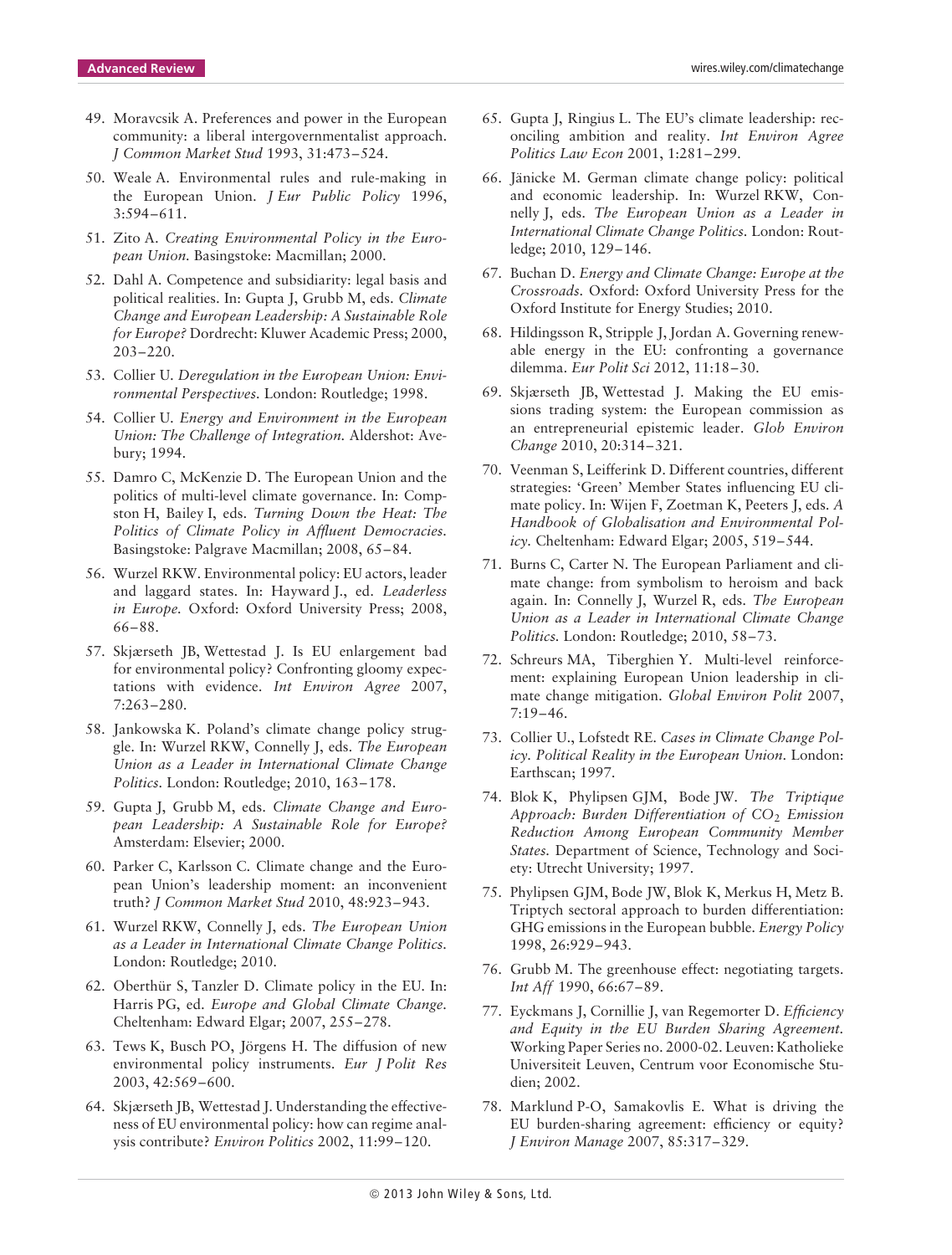- 79. Jordan A, Benson D, Wurzel R, Zito A. Policy instruments in practice. In: Dryzek JS, Norgaard RB, Schlosberg D, eds. *The Oxford Handbook of Climate Change and Society.* Oxford: OUP; 2011, 536–549.
- 80. Jordan A, Wurzel R., Zito A. Still the era of 'new' environmental policy instruments? Exploring patterns of innovation and continuity. *Environ Polit* 2013, 22.
- 81. Albrecht J, Arts B. Climate policy convergence in Europe: an assessment based on National Communications to the UNFCCC. *J Eur Public Policy* 2005, 12:885–902.
- 82. Benson D, Jordan A. What have we learned from policy transfer research? Dolowitz and Marsh revisited. *Polit Sci Rev* 2011, 9:366–378.
- 83. Benson D, Jordan AJ. Policy transfer research: still evolving, not yet through? *Political Stud Rev* 2012, 10:333–338.
- 84. van Asselt H. Emissions trading: the enthusiastic adoption of an alien instrument?. In: Jordan AJ, Huitema D, van Asselt H, Rayner T, Berkhout F, eds. *Climate Change Policy in the European Union.* Cambridge: Cambridge University Press; 2010, 125–144.
- 85. European Commission. *Adapting to Climate Change: Towards a European Framework for Action. COM (2009) 147.* Brussels: European Commission; 2009.
- 86. Faludi A, Waterhout B. *The Making of the European Spatial Development Perspective: No Masterplan (The RTPI Library Series).* London: Routledge; 2002.
- 87. Biesbroek GR, Swart RJ, Carter TR, Cowan C, Henrichs T, Mela H, Morecroft MD, Rey D. Europe adapts to climate change: comparing national adaptation strategies. *Glob Environ Change* 2010, 20:440–450.
- 88. Bauer A, Feichtinger J, Steurer R. *The Governance of Climate Change Adaptation in Ten OECD Countries: Challenges and Approaches.* Discussion Paper 1-2011. Vienna: (BOKU); Institute of Forest, Environmental, and Natural Resource Policy, University of Natural Resources and Applied Life Sciences; 2011.
- 89. Termeer C, Biesbroek R, van den Brink M. Institutions for adaptation to climate change: comparing national adaptation strategies in Europe. *Eur Polit Sci* 2012, 11:41–53.
- 90. Hochrainer S, Linnerooth-Bayer J, Mechler R. The European Union Solidarity Fund: its legitimacy, viability and efficiency. *Mitig Adapt Strat Global Chan* 2010, 15:797–810.
- 91. Tosun J, Jordan A. Policy implementation. In: Jordan A, Adelle C, eds. *Environmental Policy in the European Union: Contexts, Actors and Policy Dynamics.* 3 ed. London: Earthscan; 2012, 247–266.
- 92. Peeters M, Deketelaere K. *EU Climate Change Policy.* Cheltenham: Edward Elgar; 2006.
- 93. Kerr A. Serendipity is not a strategy: the impact of national climate programmes on greenhouse-gas emissions. *Area* 2007, 39:418–430.
- 94. Huitema D, Jordan A, Massey E, Rayner T, van Asselt H, Haug C, Hildingsson R, Monni S, Stripple J. The evaluation of climate policy: theory and emerging practice in Europe. *Policy Sci* 2011, 44:179–198.
- 95. Hilden M. The evolution of climate policies—the role of learning and evaluations. *J Clean Prod* 2011, 19:1798–1811.
- 96. Denny Ellerman A, Buchner BK. Over-allocation or abatement? A preliminary analysis of the EU ETS based on the 2005-06 emissions data. *Environ Resour Econ* 2008, 41:267–287.
- 97. Freedman M, Freedman O, Stagliano AJ. Greenhouse gas disclosures: evidence from the EU response to Kyoto. *Int J Crit Account* 2012, 4:237–264.
- 98. Glachant M. The need for adaptability in EU environmental policy design and implementation. *Eur Environ* 2001, 11:239–249.
- 99. Glachant M, ed. *Implementing European Environmental Policy: The Impacts of Directives in Member States.* Cheltenham: Edward Elgar; 2001.
- 100. Haug C, Rayner T, Huitema D, Hildingsson R, Jordan A, Massey E, Monni S, Stripple J, van Asselt H. Navigating the dilemmas of European climate policy. Evidence from policy evaluation studies. *Clim Change* 2010, 101:427–445.
- 101. Rayner T, Jordan A. Governing climate change: the challenge of mitigating *and* adapting in a warming world. In: Dauvergne P, ed. *Handbook of Global Environmental Politics.* Cheltenham: Edward Elgar; 2012, 222–234.
- 102. Stafford Smith M, Horrocks L, Harvey A, Hamilton C. Rethinking adaptation for a 4◦ C world. *Phil Trans R Soc A* 2011, 369:196–216.
- 103. Medarova-Bergstrom K, Volkery A, Schiellerup P, Withana S, Baldock D. *Strategies and Instruments for Climate Proofing the EU Budget.* London: Institute for European Environmental Policy; 2011.
- 104. Nilsson M, Nilsson LJ. Towards climate policy integration in the EU: evolving dilemmas and opportunities. *Clim Policy* 2005, 363–376.
- 105. Jordan A, Schout A, Unfried M. The European Union. In: Jordan A, Lenschow A, eds. *Innovation in Environmental Policy? Integrating Environment for Sustainability.* Edward Elgar; 2009, 159–179.
- 106. Van Renssen S. EU seeks perfect policy mix. *Nature Clim Change* 2011, 1:89–90.
- 107. Sijm J. The interaction between the EU emissions trading scheme and national energy policies. *Clim Policy* 2005, 5:79–96.
- 108. Helm D. EU climate-change policy—a critique. In: Helm D, Hepburn C, eds. *The Economics and Politics of Climate Change.* Oxford: Oxford University Press; 2009, 222–246.
- 109. Kautto N, Arasto A, Sijm J, Peck P. Interaction of the EU ETS and national climate policy Instruments.